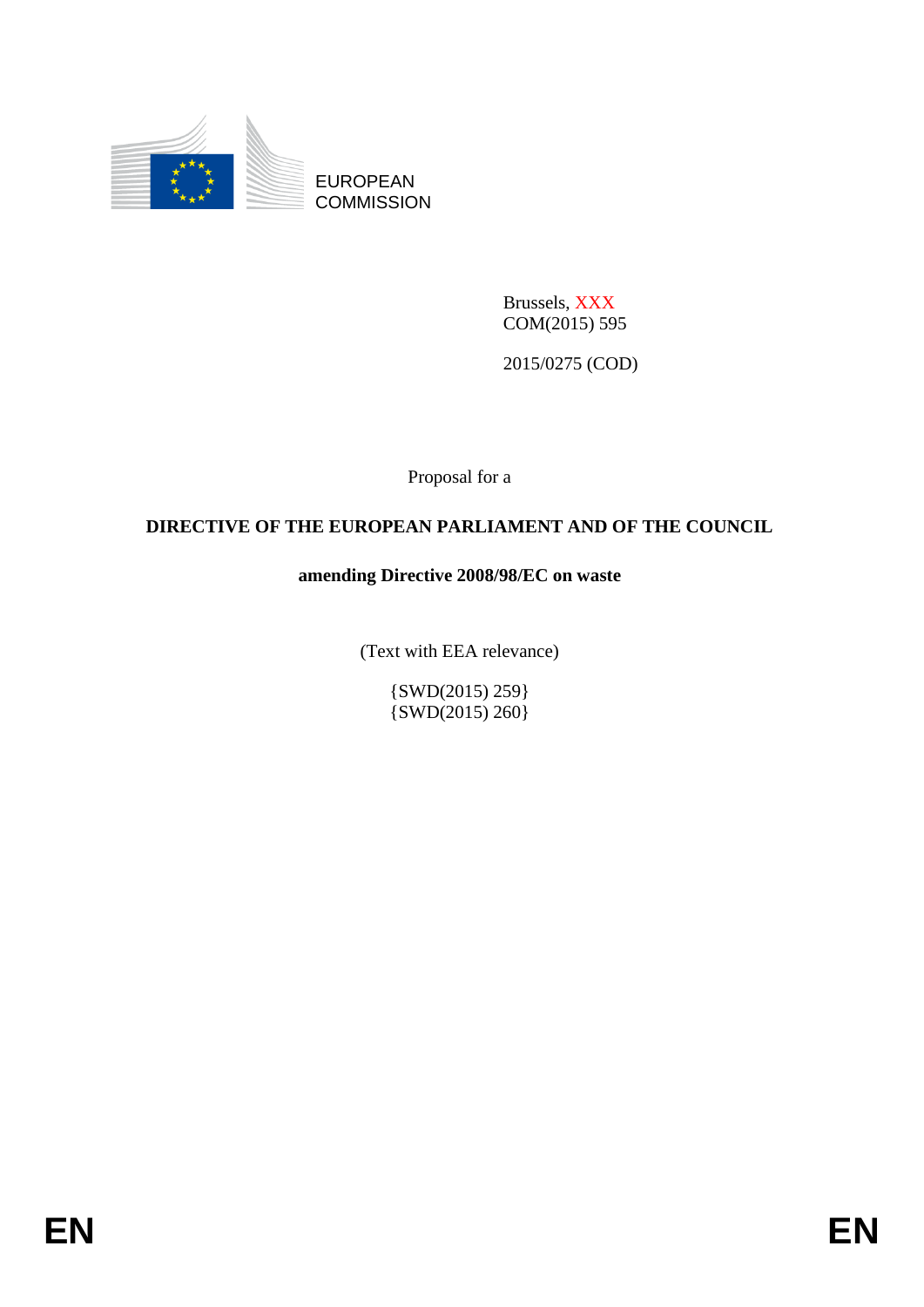# **EXPLANATORY MEMORANDUM**

#### **1. CONTEXT OF THE PROPOSAL**

### **1.1 General Context**

The Union's economy currently loses a significant amount of potential secondary raw materials which are found in waste streams. In 2013, total waste generation in the EU amounted to approximately 2.5 billion tons of which 1.6 billion tons were not reused or recycled and therefore lost for the European economy. It is estimated that an additional 600 million tons could be recycled or reused. By way of example, only a limited share (43%) of the municipal waste generated in the Union was recycled, with the rest being landfilled (31%) or incinerated (26%). The Union thus misses out on significant opportunities to improve resource efficiency and create a more circular economy.

With respect to waste management, the Union also faces large differences amongst its Member States. In 2011, while six Member States landfilled less than 3% of their municipal waste, 18 landfilled over 50%, with some exceeding 90%. This uneven situation needs to be redressed as a matter of urgency.

The proposals to amend Directive 2008/98/EC on waste<sup>1</sup>, Directive  $94/62$ /EC on packaging and packaging waste<sup>2</sup>, Directive 1999/31/EC on the landfill of waste<sup>3</sup>, Directive  $2000/53/EC$ on end-of-life vehicles<sup>4</sup>, Directive 2006/66/EC on batteries and accumulators and waste batteries and accumulators<sup>5</sup> and Directive  $2012/19/EU$  on waste electrical and electronic equipment<sup>6</sup> form part of a Circular Economy Package which also includes a Commission Communication "Closing the loop – An EU action plan for the Circular Economy".

### **1.2 Grounds for and objectives of the proposal**

Recent trends suggest that further progress on resource efficiency is possible and that it can bring major economic, environmental and social benefits. Turning waste into a resource is an essential part of increasing resource efficiency and closing the loop in a circular economy.

The legally binding targets in EU waste legislation have been a key driver to improve waste management practices, stimulate innovation in recycling, limit the use of landfilling, and create incentives to change consumer behaviour. Taking waste policy further can bring significant benefits: sustainable growth and job creation, reduced greenhouse gas emissions, direct savings linked with better waste management practices, and a better environment.

The proposal to amend Directive 2008/98/EC responds to the legal obligation to review the waste management targets in that Directive. The proposals which form part of the Circular Economy Package and amend the six Directives mentioned above build in part on the

 $\mathbf{1}$ <sup>1</sup> Directive 2008/98/EC of the European Parliament and of the Council of 19 November 2008 on waste and repealing certain Directives (OJ L 312, 22.11.2008, p. 3).

<sup>&</sup>lt;sup>2</sup> Directive 94/62/EC of European Parliament and Council of 20 December 1994 on packaging and packaging waste (OJ L 365, 31.12.1994, p. 10).

 $\frac{3}{4}$  Council Directive 1999/31/EC of 26 April 1999 on the landfill of waste (OJ L 182, 16.07.1999, p. 1).

Directive 2000/53/EC of the European Parliament and of the Council of 18 September 2000 on end of life vehicles (OJ L 269, 21.10.2000, p. 34-43).

<sup>&</sup>lt;sup>5</sup> Directive 2006/66/EC of the European Parliament and of the Council of 6 September 2006 on batteries and accumulators and waste batteries and accumulators and repealing Directive 91/157/EEC (OJ L 266, 26.09.2006, p. 1-14).

<sup>&</sup>lt;sup>6</sup> Directive 2012/19/EU of the European Parliament and of the Council of 4 July 2012 on waste electrical and electronic equipment (OJ L 197, 24.7.2012, p. 38-71).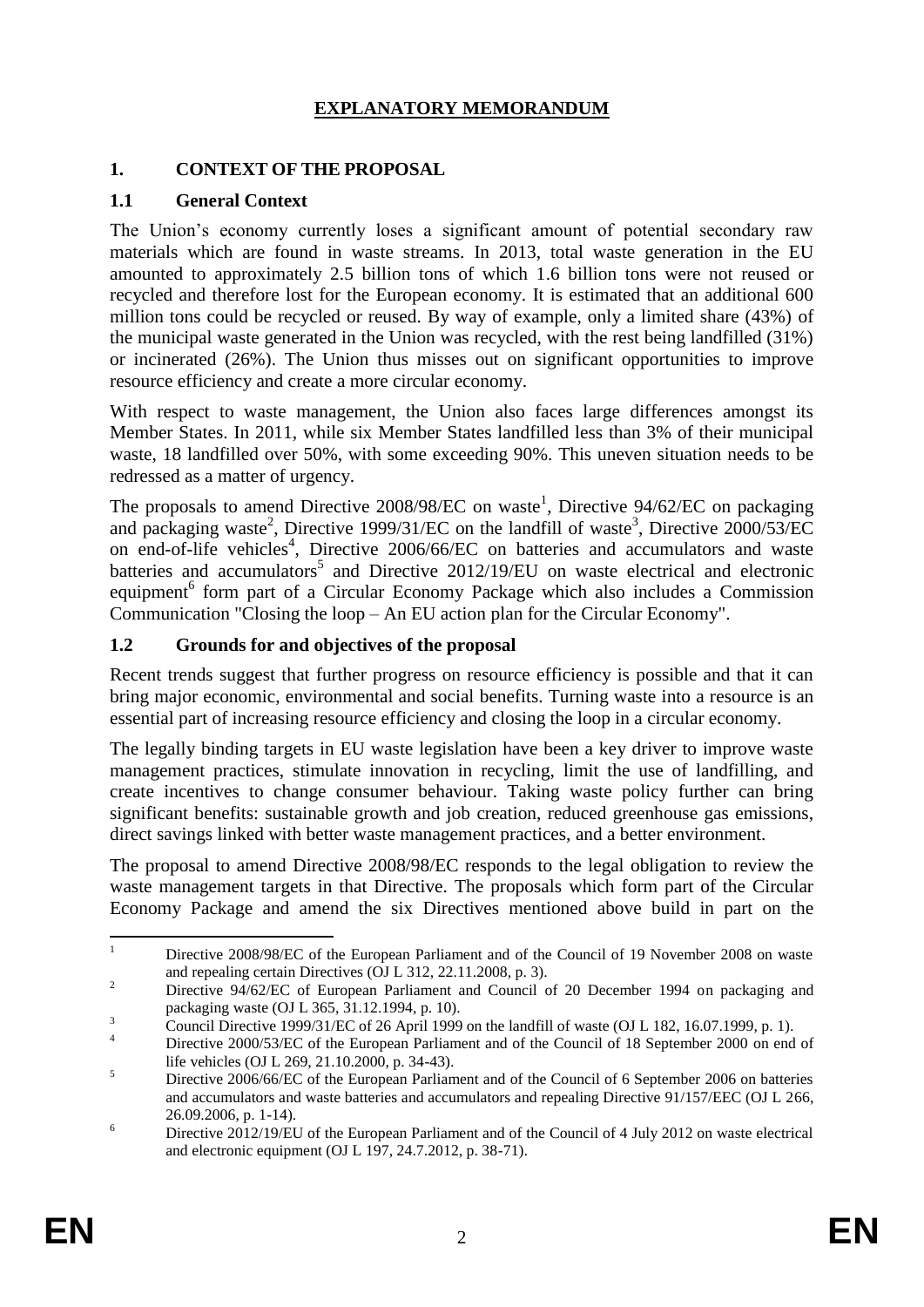proposal that the Commission tabled in July 2014 and subsequently withdrew in February 2015. They are in line with the objectives of the Resource Efficiency Roadmap<sup>7</sup> and the  $7<sup>th</sup>$ Environment Action Programme<sup>8</sup>, including full implementation of the waste hierarchy<sup>9</sup> in all Member States, decline in absolute and per capita waste generation, ensuring high quality recycling and the use of recycled waste as a major, reliable source of raw materials for the Union. They also contribute to the implementation of the EU Raw Materials Initiative<sup>10</sup> and address the need to prevent food waste. In addition, these proposals simplify the reporting requirements included in all six Directives.

### **2. RESULTS OF CONSULTATIONS WITH INTERESTED PARTIES AND IMPACT ASSESSMENT**

## **2.1 Studies**

The proposals and the accompanying impact assessment assess technological, socio-economic and cost-benefit aspects related to the implementation and further development of EU waste legislation. A supplement to the Impact Assessment was produced to analyse the potential effects of additional variants of the main policy options defined in the Impact Assessment.

## **2.2 Internal consultation**

Within the Commission an Impact Assessment Steering Group composed of various Commission services (SG, ECFIN, GROW, CLIMA, JRC, and ESTAT) followed the preparation of the legislative proposals.

# **2.3 External consultation**

An indicative list of issues to be tackled was developed by the Commission and the first interviews with key stakeholders started in February 2013. An online public consultation in line with the minimum standards for consultation was launched in June 2013, closing in September 2013. 670 responses were submitted, reflecting high public concern about the waste management situation in the EU and high expectations for EU action in this area. A specific consultation of Member States was held between June and September 2015 as well as a broader consultation on the circular economy.

## **2.4 Impact assessment**

An impact assessment report and an executive summary were published together with the proposal adopted in July  $2014<sup>11</sup>$ . The impact assessment, which remains valid as the main analytical basis for the revised legislative proposals, evaluates the main environmental, social and economic impacts of various policy options to improve waste management in the EU. Various levels of ambition are assessed and compared to a "baseline scenario" in order to identify the most appropriate instruments and targets while minimizing costs and maximizing benefits.

The Commission's Impact Assessment Board delivered a positive opinion on the impact assessment on 8 April 2014, while making a number of recommendations to fine-tune the report. The Board requested to further clarify the problem definition and the need for new

 $\overline{7}$  $\frac{7}{8}$  COM(2011) 571.

<sup>8</sup> Decision No 1386/2013/EU of the European Parliament and of the Council of 20 November 2013 on a General Union Environment Action Programme to 2020 'Living well, within the limits of our planet' (OJ L 354, 28.12.2013, p. 171).

 $\overline{p}$  The waste hierarchy gives the preference to prevention first followed by reuse, recycling before energy recovery and disposal which includes landfilling and incineration without energy recovery.

 $^{10}$  COM(2008) 699 and COM(2014)297.

COM(2014)397.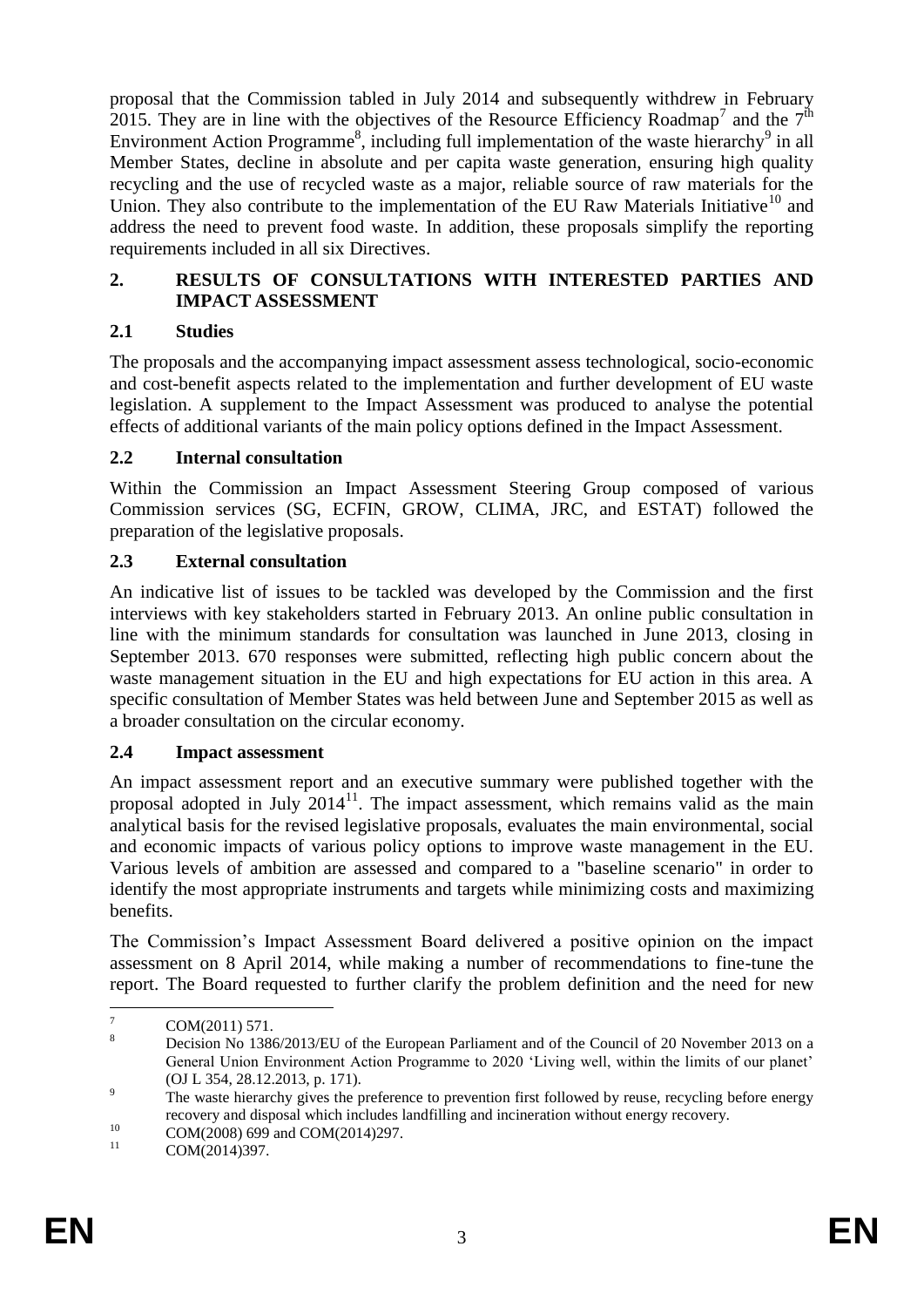mid-term targets, strengthen the arguments in favour of a landfill ban from a subsidiarity and proportionality point of view and of uniform targets for all Member States, and explain in more detail how the varying performances of Member States are taken into account in the proposal.

The impact assessment led to the conclusion that a combination of Options will bring the following benefits:

- Administrative burden reduction in particular for small establishments or undertakings, simplification and better implementation including by keeping targets 'fit for purpose';
- Job creation more than 170.000 direct jobs could be created by 2035, most of them impossible to delocalize outside the EU;
- GHG emission reduction more than 600 millions of tons of green house gas could be avoided between 2015 and 2035;
- Positive effects on the competitiveness of the EU waste management and recycling sectors as well as on the EU manufacturing sector (better extended producer responsibility schemes, reduced risks associated with raw material access);
- Reinjection into the EU economy of secondary raw materials which in turn will reduce the dependency of the EU on raw materials imports.

An analytical note supplementing the impact assessment was issued together with the legislative proposal. In this note, a number of additional options and variants were analysed with the aim to better take into account the different starting positions of each Member State.

# **3. LEGAL ELEMENTS OF THE PROPOSALS**

### **3.1 Summary of the proposed action**

The main elements of the proposals to amend EU waste legislation are:

- Alignment of definitions;
- Increase of the preparing for re-use and recycling target for municipal waste to 65% by 2030;
- Increase of the preparing for reuse and recycling targets for packaging waste and the simplification of the set of targets;
- Gradual limitation of the landfilling of municipal waste to 10% by 2030;
- Greater harmonisation and simplification of the legal framework on by-products and end-of-waste status;
- New measures to promote prevention, including for food waste, and re-use;
- Introduction of minimum operating conditions for Extended Producer Responsibility;
- Introduction of an Early Warning System for monitoring compliance with the recycling targets;
- Simplification and streamlining of reporting obligations;
- Alignment to Articles 290 and 291 TFEU on delegated and implementing acts.

#### **3.2 Legal basis and right to act**

The proposals amend six Directives addressing the management of different wastes. The proposals to amend Directive 2008/98/EC, Directive 1999/31/EC, Directive 2000/53/EC,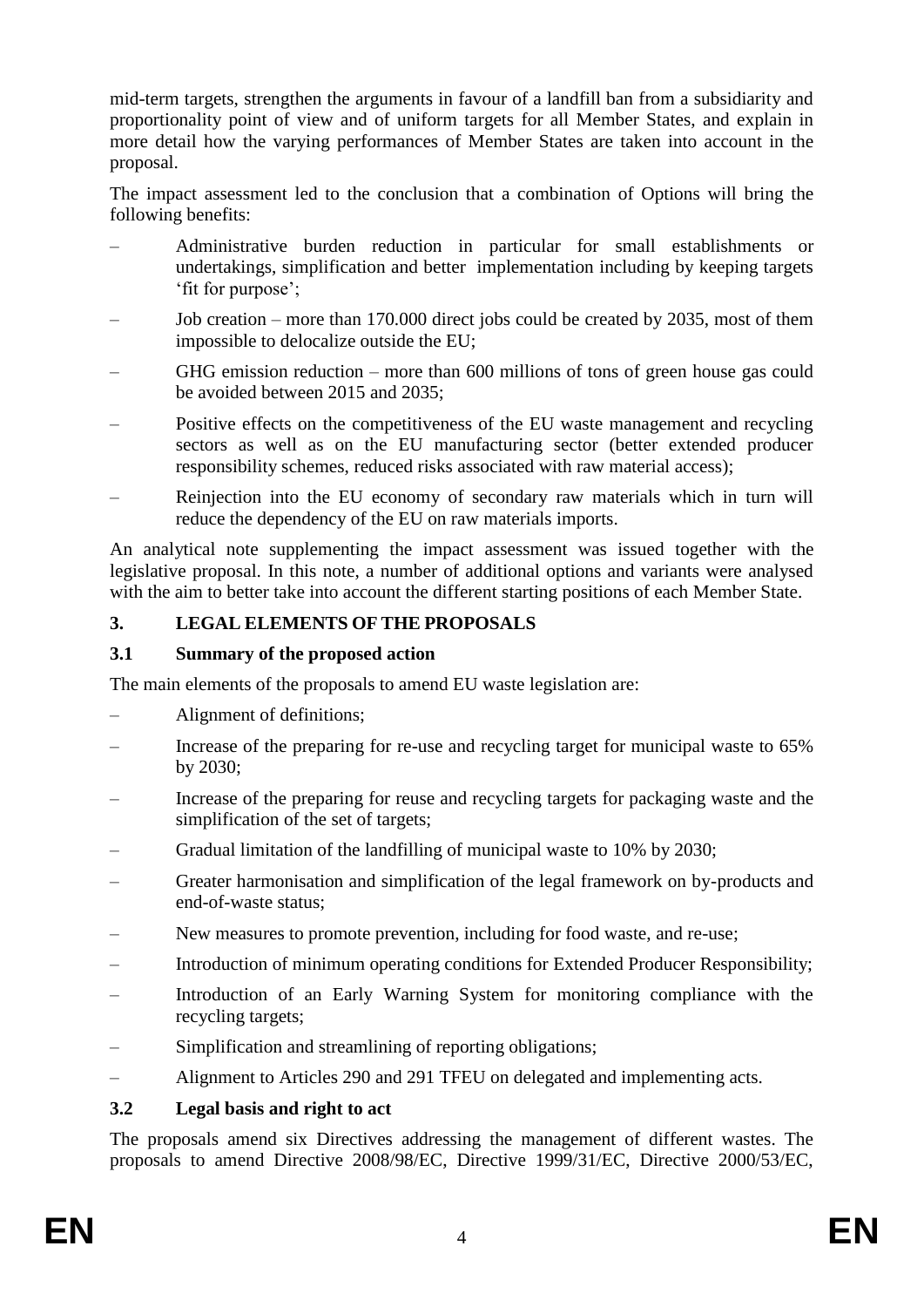Directive 2006/66/EC and Directive 2012/19/EU are based on Article 192(1) TFEU, whilst the proposal to amend Directive 94/62/EC is based on Article 114 TFEU.

Article 11(2) of Directive 2008/98/EC sets down a 50% target for preparing for re-use and recycling of household and similar waste and a 70% target for preparing for re-use, recycling and other material recovery of non-hazardous construction and demolition waste by 2020. Pursuant to Article 11(4), by 31 December 2014 at the latest, the Commission had to examine those targets with a view to, if necessary, reinforcing them and considering the setting of targets for other waste streams, taking into account the relevant environmental, economic and social impacts of setting the targets. According to Article 9(c), the Commission had to set, by the end of 2014, waste prevention and decoupling objectives for 2020, based on best available practices including, if necessary, a revision of the indicators referred to in Article 29(4). Finally, pursuant to Article 37(4), in the first report that intervenes by 12 December 2014, the Commission had to assess a number of measures including producer responsibility schemes for specific waste streams, targets, indicators and measures related to recycling, as well as material and energy recovery operations that may contribute to fulfilling the objectives set in Articles 1 and 4 more effectively.

Article 5(2) of Directive 1999/31/EC sets down three targets for the diversion of biodegradable municipal waste from landfills and bans the landfilling of certain waste streams. The last target for the diversion of biodegradable municipal waste from landfills has to be met by the Member States by 16 July 2016. Pursuant to Article 5(2), it shall be reexamined by 16 July 2014 with a view to confirming or amending it in order to ensure a high level of environmental protection and in light of the practical experience gained by Member States in the pursuance of the two previous targets.

Article 6(1) of Directive 94/62/EC sets down targets for the recovery and recycling of packaging waste which, pursuant to Article 6(5), shall be fixed every five years based on the practical experience gained in Member States and the findings of scientific research and evaluation techniques such as life-cycle assessments and cost-benefit analysis.

# **3.3 Subsidiarity and proportionality principle**

The proposals are in conformity with the subsidiarity and proportionality principles set out in Article 5 of the Treaty on the European Union. They are limited to amending the abovementioned Directives by providing a framework establishing shared objectives, while leaving Member States free to decide about precise implementation methods.

## **3.4 Explanatory documents**

The Commission considers that documents explaining Member States' measures transposing the Directives are necessary in order to improve the quality of information on the transposition of the Directives.

Waste legislation is often transposed in a highly decentralised manner in the Member States, including on the regional or local level and in multiple legal acts, depending on the administrative structure of a Member State. As a result, in transposing the amended Directives Member States may have to amend a wide variety of legislative acts at national, regional and local levels.

The proposals amend six different waste Directives and affects an important number of legally binding obligations, including a comprehensive amendment of the targets contained in Directive 2008/98/EC, Directive 1999/31/EC and Directive 94/62/EC and a simplification of Directive 2000/53/EC, Directive 2006/66/EC and Directive 2012/19/EU. This is a complex review of waste legislation that will potentially affect a number of pieces of national legislation.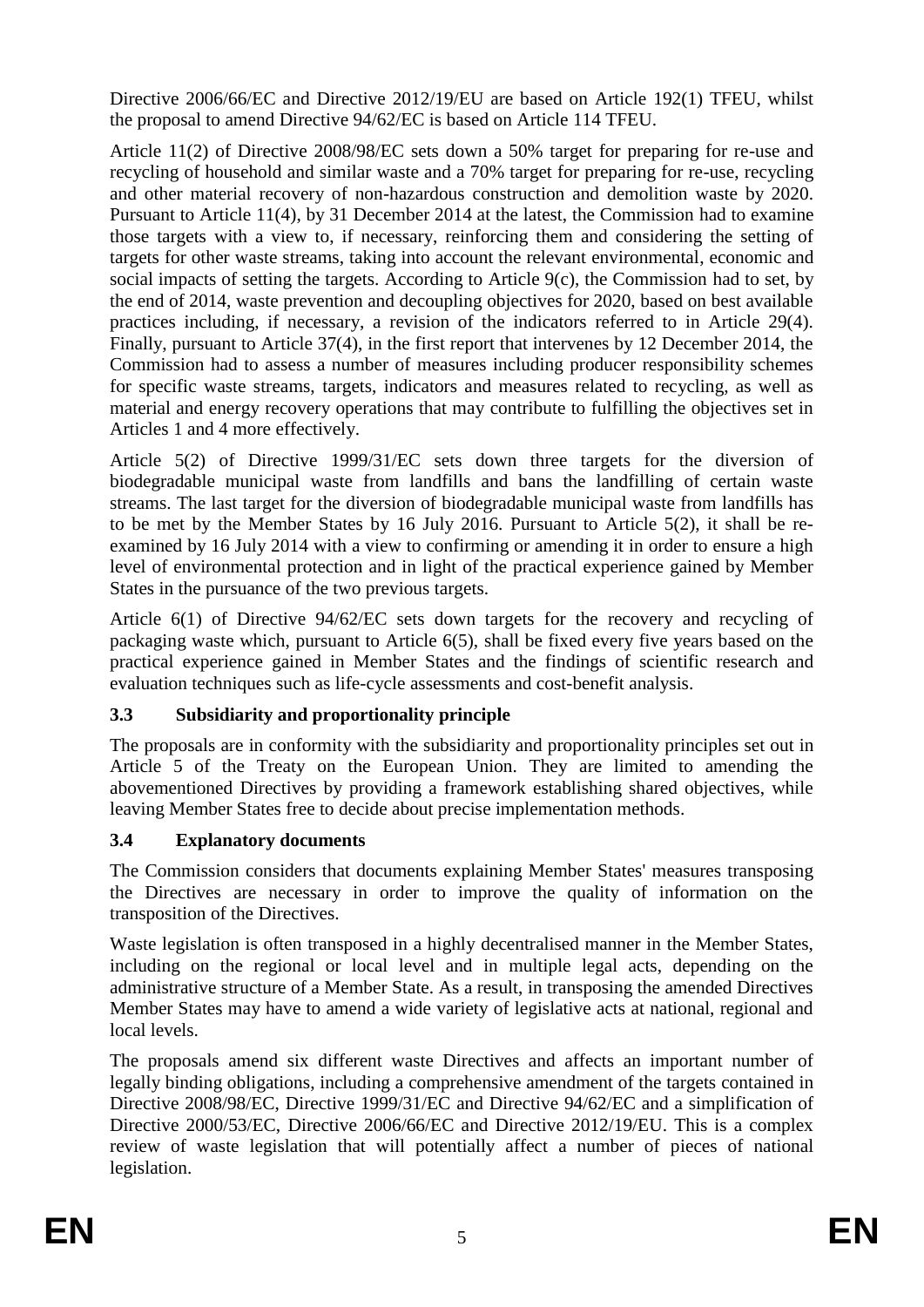The revised targets for waste management contained in the amended Directives are interconnected, and should be carefully transposed into national legislation and later on incorporated into national waste management systems.

The proposed provisions will affect a wide range of private and public stakeholders in the Member States and will have an important impact on future investments in waste management infrastructure. The complete and correct transposition of the new legislation is essential to guarantee that their objectives (i.e. protecting human health and the environment, increased resource efficiency, and ensuring the functioning of the internal market and avoiding obstacles to trade and restriction of competition within the EU) are achieved.

The requirement to provide explanatory documents may create an additional administrative burden on some Member States. However, explanatory documents are necessary to allow effective verification of complete and correct transposition, which is essential for the reasons mentioned above, and there are no less burdensome measures to allow efficient verification. Moreover, explanatory documents can contribute significantly to reducing the administrative burden of compliance monitoring by the Commission; without them, considerable resources and numerous contacts with national authorities would be required to track the methods of transposition in all Member States.

In view of the above it is appropriate to ask Member States to accompany the notification of their transposition measures with one or more documents explaining the relationship between the provisions of the Directives amending EU waste legislation and the corresponding parts of national transposition instruments.

# **3.5 Delegated and implementing powers of the Commission**

The delegated and implementing powers of the Commission are identified and the corresponding procedures for adoption of these acts are established in paragraphs 4, 5, 6, 9, 11, 14, 15, 18, 19, 21, 22 of Article 1 of the proposal concerning Directive 2008/98/EC, paragraphs 4, 6, 7, 9, 10 of Article 1 of the proposal concerning Directive 94/62/EC, paragraphs 6 and 7 of Article 1 of the proposal concerning Directive 1999/31/EC and the amendments proposed in Articles 1 and 3 of the proposal concerning Directives 2000/53/EC and 2012/19/EU.

# **4. BUDGETARY IMPLICATION**

The proposals will not have an impact on the European Union budget and is therefore not accompanied by the financial statement provided for under Article 31 of the Financial Regulation (Regulation (EU, Euratom) No 966/2012 of the European Parliament and of the Council of 25 October 2012 on the financial rules applicable to the general budget of the Union and repealing Council Regulation (EC, Euratom) No1605/2002).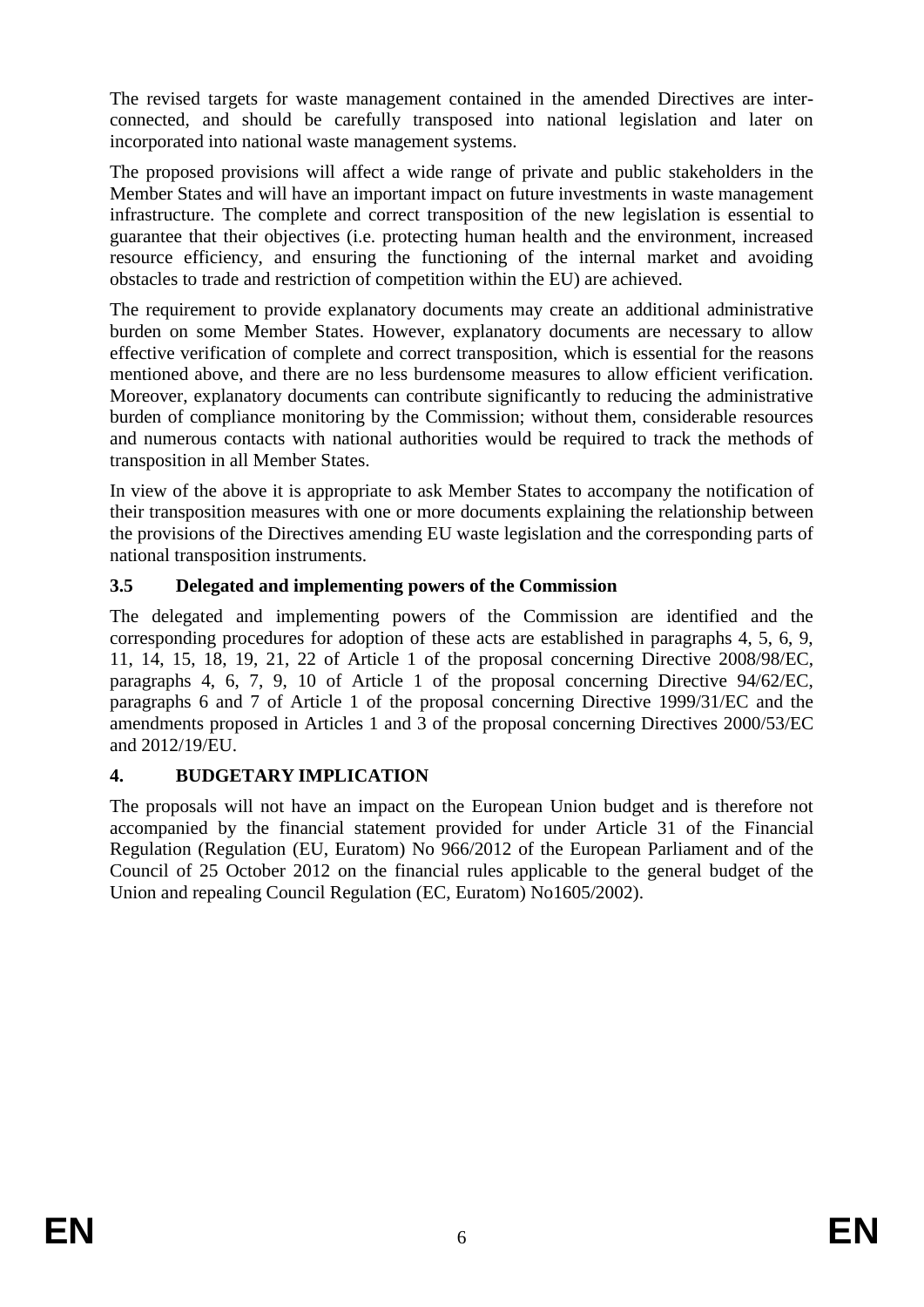#### 2015/0275 (COD)

### Proposal for a

### **DIRECTIVE OF THE EUROPEAN PARLIAMENT AND OF THE COUNCIL**

#### **amending Directive 2008/98/EC on waste**

(Text with EEA relevance)

#### THE EUROPEAN PARLIAMENT AND THE COUNCIL OF THE EUROPEAN UNION,

Having regard to the Treaty on the Functioning of the European Union, and in particular Article 192(1) thereof,

Having regard to the proposal from the European Commission,

After transmission of the draft legislative act to the national parliaments,

Having regard to the opinion of the European Economic and Social Committee<sup>12</sup>,

Having regard to the opinion of the Committee of the Regions<sup>13</sup>,

Acting in accordance with the ordinary legislative procedure,

Whereas:

- (1) Waste management in the Union should be improved, with a view to protecting, preserving and improving the quality of the environment, protecting human health, ensuring prudent and rational utilisation of natural resources and promoting a more circular economy.
- (2) The targets laid down in Directive 2008/98/EC of the European Parliament and of the Council<sup>14</sup> for preparing for re-use and recycling of waste should be amended to make them better reflect the Union's ambition to move to a circular economy.
- (3) Many Member States have yet to develop the necessary waste management infrastructure. It is therefore essential to set long-term policy objectives in order to guide measures and investments, notably by preventing the creation of structural overcapacities for the treatment of residual waste and lock-ins of recyclable materials at the bottom of the waste hierarchy.
- (4) Municipal waste constitutes approximately between 7 and 10% of the total waste generated in the Union; however, this waste stream is amongst the most complex ones to manage, and the way it is managed generally gives a good indication of the quality of the overall waste management system in a country. The challenges of municipal waste management result from its highly complex and mixed composition, direct proximity of the generated waste to citizens, and a very high public visibility. As a result, its management involves a need for a highly complex waste management

 $12<sup>°</sup>$  $^{12}$  OJ C , , p. .

 $\overline{C}$  OJ C, , p.

Directive 2008/98/EC of the European Parliament and of the Council of 19 November 2008 on waste and repealing certain Directives (OJ L 312, 22.11.2008, p. 3).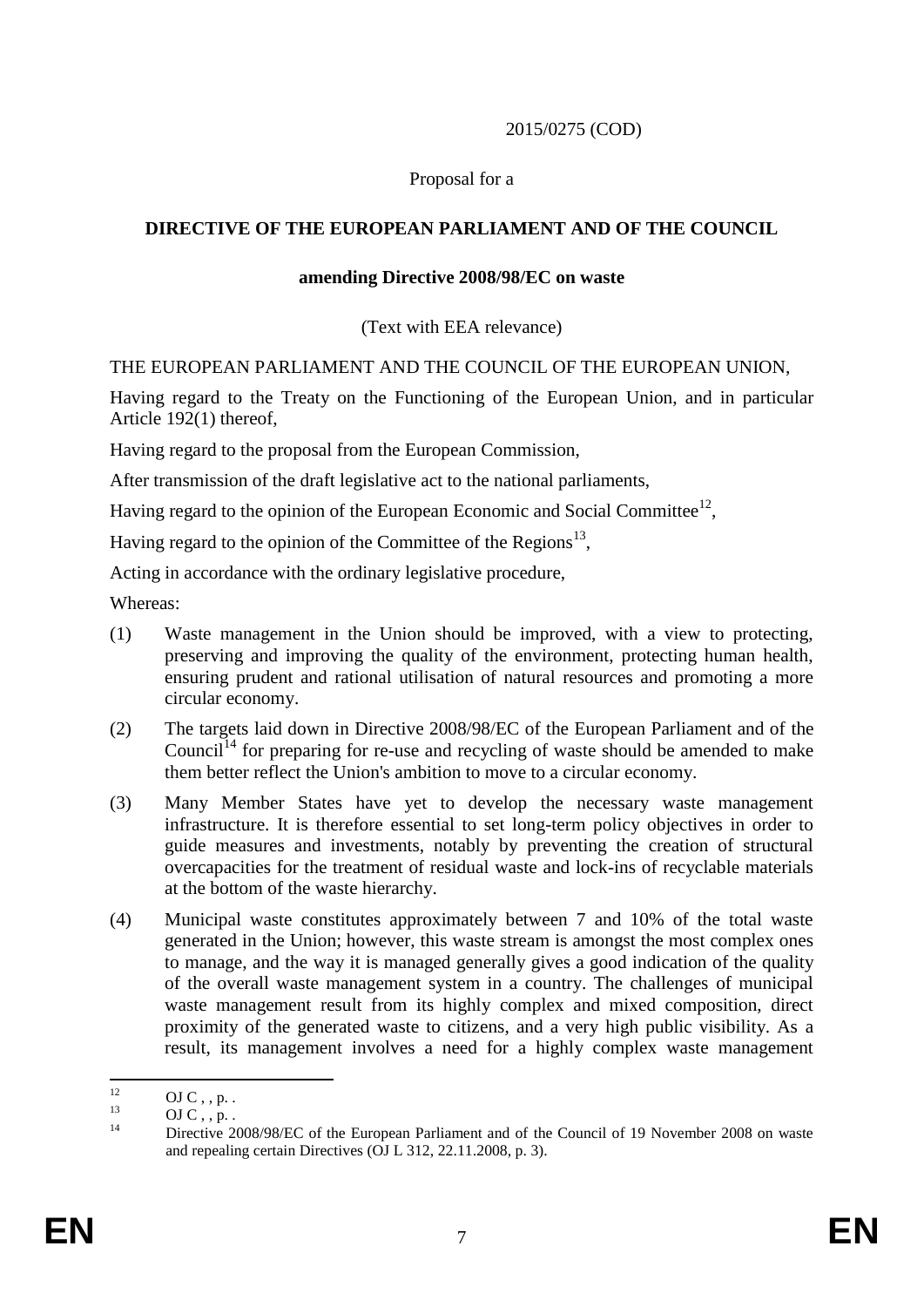system including an efficient collection scheme, a need to actively engage citizens and businesses, a need for infrastructure adjusted to the specific waste composition, and an elaborate financing system. Countries which have developed efficient municipal waste management systems generally perform better in overall waste management.

- (5) Definitions of municipal waste, construction and demolition waste, the final recycling process, and backfilling need to be included in Directive 2008/98/EC so that the scope of these concepts is clarified.
- (6) To ensure that recycling targets are based on reliable and comparable data and to enable more effective monitoring of progress in attaining those targets, the definition of municipal waste in Directive 2008/98/EC should be in line with the definition used for statistical purposes by the European Statistical Office and the Organisation for Economic Co-operation and Development, on the basis of which Member States have been reporting data for several years. The definition of municipal waste in this Directive is neutral with regard to the public or private status of the operator managing waste.
- (7) Member States should put in place adequate incentives for the application of the waste hierarchy, in particular, by means of financial incentives aimed at achieving the waste prevention and recycling objectives of this Directive, such as landfill and incineration charges, pay as you throw schemes, extended producer responsibility schemes and incentives for local authorities.
- (8) In order to provide operators in markets for secondary raw materials with more certainty as to the waste or non-waste status of substances or objects and promote a level playing field, it is important to establish at the Union level harmonized conditions for substances or objects to be recognised as by-products and for waste that has undergone a recovery operation to be recognised as having ceased to be waste. Where necessary to ensure the smooth functioning of the internal market or a high level of environmental protection across the Union, the Commission should be empowered to adopt delegated acts establishing detailed criteria on the application of such harmonized conditions to certain waste, including for a specific use.
- (9) Extended producer responsibility schemes form an essential part of efficient waste management, but their effectiveness and performance differ significantly between Member States. Thus, it is necessary to set minimum operating requirements for extended producer responsibility. Those requirements should reduce costs and boost performance, as well as ensure a level-playing field, including for small and medium sized enterprises, and avoid obstacles to the smooth functioning of the internal market. They should also contribute to the incorporation of end-of-life costs into product prices and provide incentives for producers to take better into account recyclability and reusability when designing their products. The requirements should apply to both new and existing extended producer responsibility schemes. A transitional period is however necessary for existing extended producer responsibility schemes to adapt their structures and procedures to the new requirements.
- (10) Waste prevention is the most efficient way to improve resource efficiency and to reduce the environmental impact of waste. It is important therefore that Member States take appropriate measures to prevent waste generation and monitor and assess progress in the implementation of such measures. In order to ensure a uniform measurement of the overall progress in the implementation of waste prevention measures, common indicators should be established.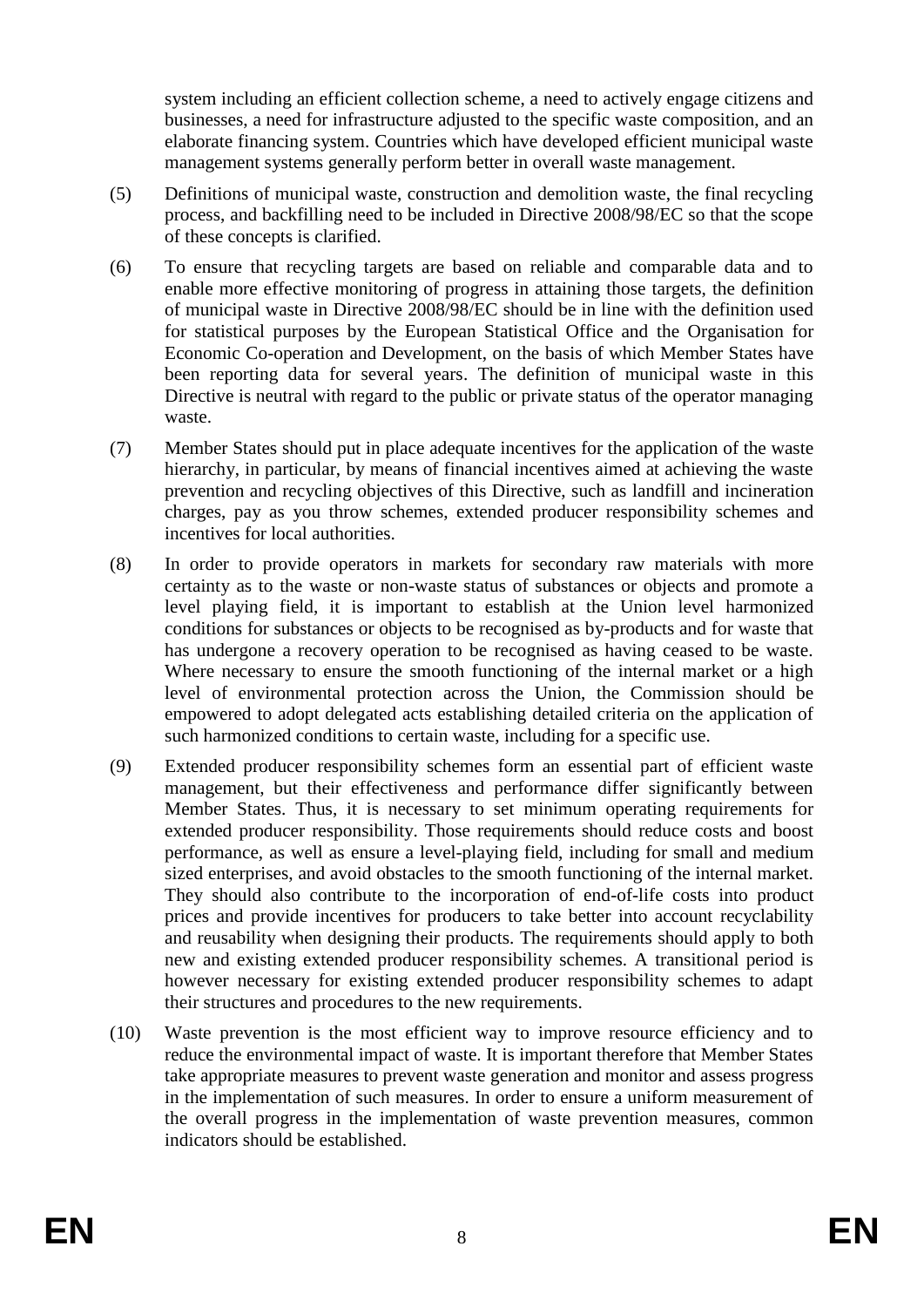- (11) Plant based substances from the agri-food industry and food of non-animal origin no longer intended for human consumption, which are destined to be used as feed are subject to Regulation (EC) No  $767/2009^{15}$  and are not regarded as waste for the purposes of that Regulation. Directive 2008/98/EC should therefore not apply to those products and substances when used for feed, and the scope of that Directive needs to be clarified accordingly.
- (12) Member States should take measures to promote prevention of food waste in line with the 2030 Agenda for Sustainable Development, adopted by the United Nations General Assembly on 25 September 2015, and in particular its target of halving food waste by 2030. These measures should aim to prevent food waste in primary production, in processing and manufacturing, in retail and other distribution of food, in restaurants and food services as well as in households. Having regard to the environmental and economic benefits of preventing food waste, Member States should establish specific food waste prevention measures and should measure progress in food waste reduction. To facilitate exchange of good practice across the EU both between Member States and between food business operators, uniform methodologies for such measurement should be established. Reporting on food waste levels should take place on a biennial basis.
- (13) Industrial, certain parts of commercial waste and extractive waste are extremely diversified in terms of composition and volume, and very different depending on the economic structure of a Member State, the structure of the industry or commerce sector that generates the waste and the industrial or commercial density in a given geographical area. Hence, for most industrial and extractive waste, an industryoriented approach using Best Available Techniques reference documents and similar instruments to address the specific issues related to the management of a given type of waste is a suitable solution<sup>16</sup>. However, industrial and commercial packaging waste should continue to be covered by the requirements of Directive 94/62/EC and Directive 2008/98/EC, including their respective improvements.
- (14) The targets for preparation for re-use and recycling of municipal waste should be increased in order to deliver substantial environmental, economic and social benefits.
- (15) Through a progressive increase of the existing targets for preparation for re-use and recycling of municipal waste, it should be ensured that economically valuable waste materials are re-used and effectively recycled, and that valuable materials found in waste are channelled back into the European economy, thus advancing the Raw Materials Initiative<sup>17</sup> and the creation of a circular economy.

 $15$ <sup>15</sup> Regulation (EC) No 767/2009 of the European Parliament and of the Council of 13 July 2009 on the placing on the market and use of feed, amending European Parliament and Council Regulation (EC) No 1831/2003 and repealing Council Directive 79/373/EEC, Commission Directive 80/511/EEC, Council Directives 82/471/EEC, 83/228/EEC, 93/74/EEC, 93/113/EC and 96/25/EC and Commission Decision 2004/217/EC (OJ L 229, 1.9.2009, p.1).

<sup>&</sup>lt;sup>16</sup> Industrial activities are covered by Best Available Techniques (BAT) reference documents (BREFs) drawn up under the Industrial Emissions Directive 2010/75/EU (OJ L 334, 17.12.2010, p. 17) that include information on the prevention of resource use and waste generation, re-use, recycling and recovery. The on-going revision of the BREFs and the adoption by the Commission of BAT Conclusions will strengthen the impact of these BREFs on industrial practices leading to further resource efficiency gains and increased waste recycling and recovery.

 $17$  COM(2008)699 and COM(2014)297.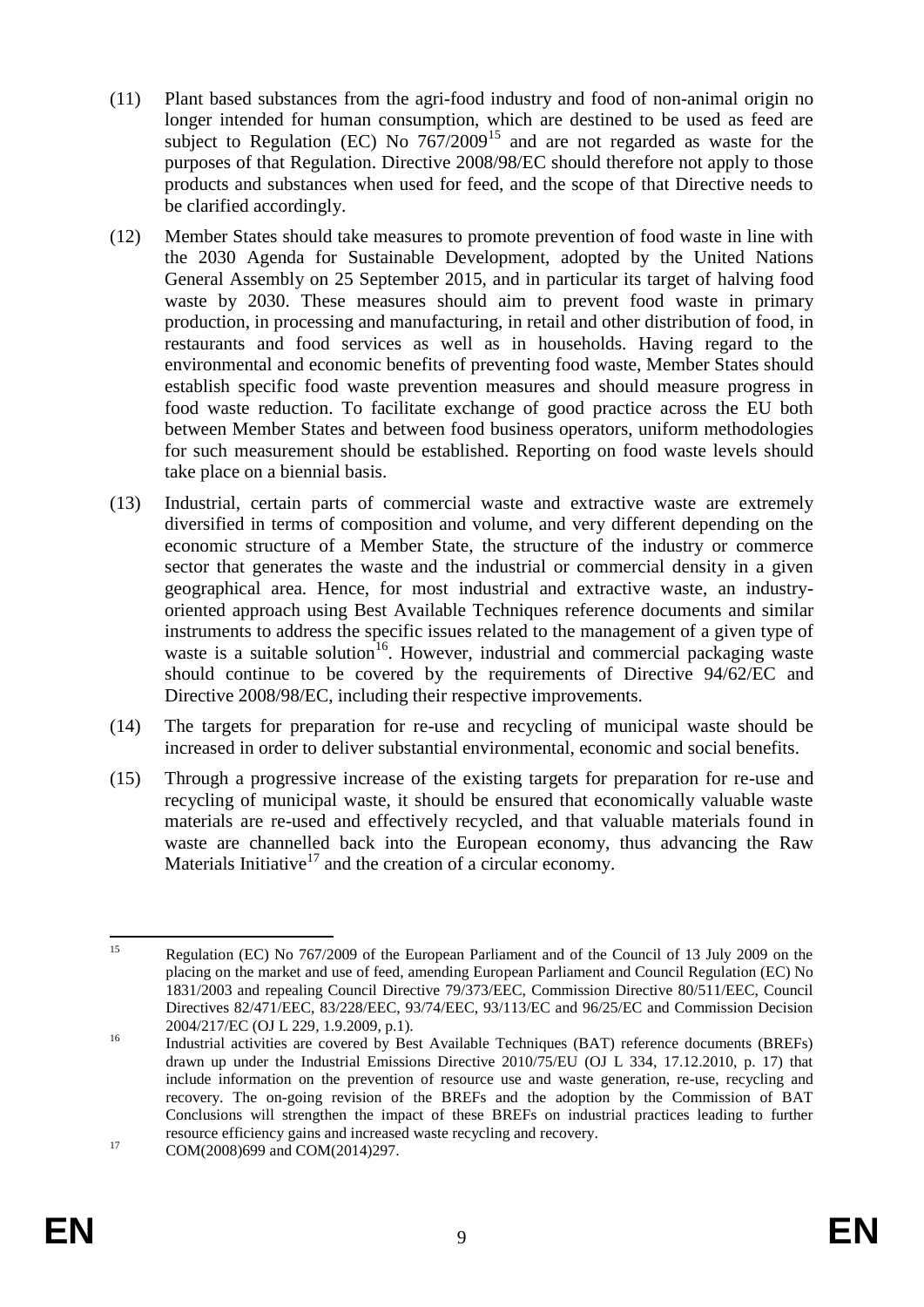- (16) Large differences exist between Member States with respect to their waste management performance, particularly as regards recycling of municipal waste. In order to take account of those differences, those Member States which in 2013 recycled less than 20% of their municipal waste according to Eurostat data should be given additional time to comply with the preparing for re-use and recycling targets established for 2025 and 2030. In light of average annual progression rates observed in Member States over the past fifteen years, those Member States would need to increase their recycling capacity at levels that are well-above past averages to meet those targets. In order to ensure that steady progress towards the targets is made and that implementation gaps are tackled in due time, Member States that are given additional time should meet interim-targets and establish an implementation plan.
- (17) In order to ensure the reliability of the data gathered on preparation for re-use it is essential to establish common rules for reporting. Similarly, it is important to lay down more precise rules on how Member States should report what is effectively recycled and can be counted towards the attainment of the recycling targets. To that effect, as a general rule, the reporting on the attainment of the recycling targets must be based on the input to the final recycling process. In order to limit administrative burdens, Member States should be allowed, under strict conditions, to report recycling rates on the basis of the output of sorting facilities. Losses in weight of materials or substances due to physical and/or chemical transformation processes inherent to the final recycling process should not be deducted from the weight of the waste reported as recycled.
- (18) Member States should, for the purposes of calculating whether the preparation for reuse and recycling targets are achieved, be able to take into account products and components that are prepared for re-use by recognised re-use operators and by depositrefund schemes and the recycling of metals that takes place in conjunction with incineration. In order to ensure a uniform calculation of this data, the Commission will adopt detailed rules on the determination of recognised preparation for re-use operators and deposit-refund schemes, on the quality criteria for recycled metals and on the collection, verification and reporting of data.
- (19) In order to ensure better, timelier and more uniform implementation of this Directive and anticipate implementation weaknesses, an early warning system should be established to detect shortcomings and allow taking action ahead of the deadlines for meeting the targets.
- (20) Compliance with the obligation to set up separate collection systems for paper, metal, plastic and glass is essential in order to increase preparing for re-use and recycling rates in Member States. In addition bio-waste should be collected separately to contribute to an increase in preparing for re-use and recycling rates and the prevention of contamination of dry recyclable materials.
- (21) Proper management of hazardous waste still presents a problem in the Union, and data on its treatment are partly missing. It is therefore necessary to strengthen record keeping and traceability mechanisms through the establishment of electronic registries for hazardous waste in the Member States. Electronic data collection should be extended to other types of waste, where appropriate, in order to simplify recordkeeping for businesses and administrations and improve the monitoring of waste flows in the Union.
- (22) This Directive sets long-term objectives for the Union's waste management and gives economic operators and Member States a clear direction for the investments needed to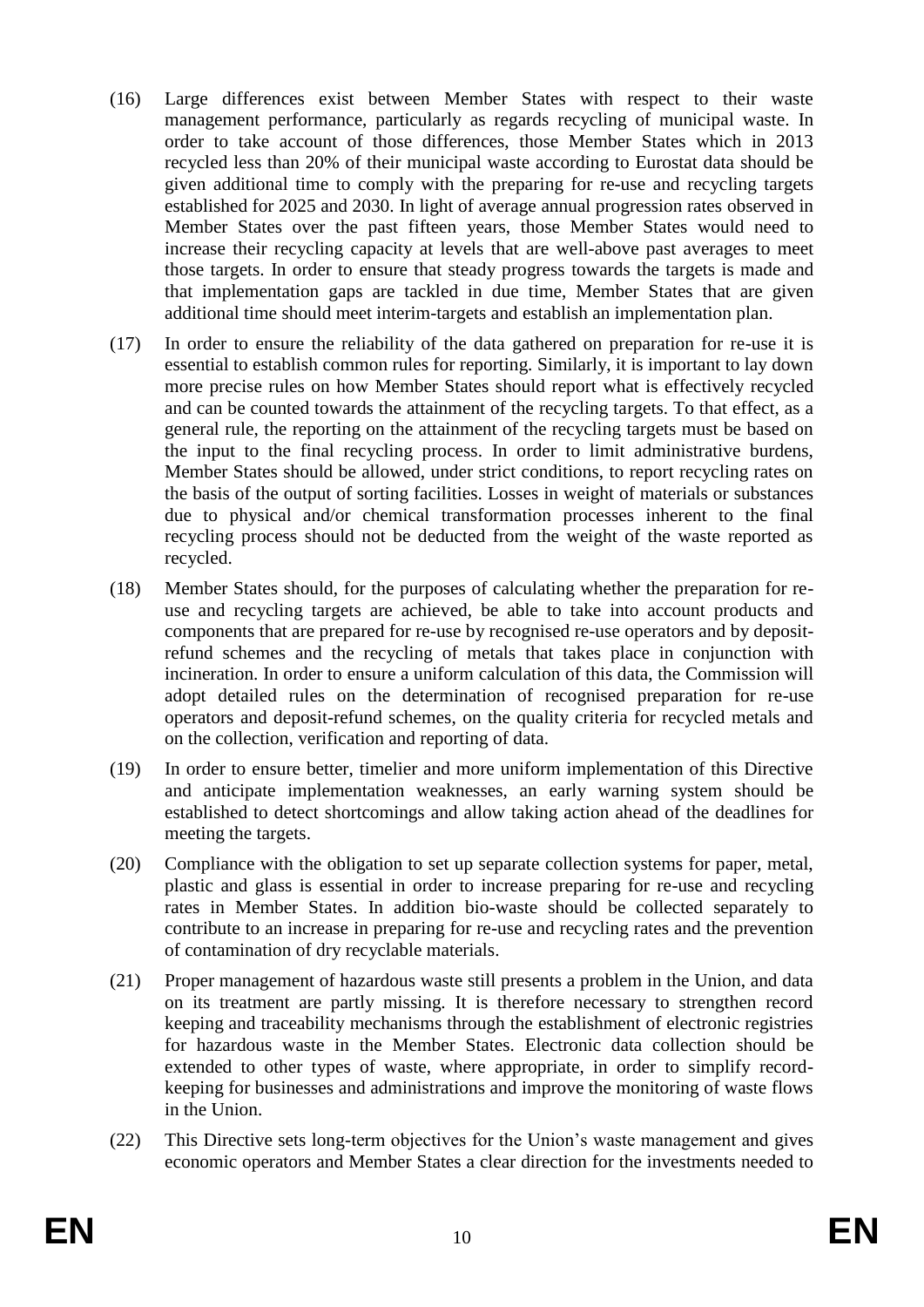attain the objectives of this Directive. In developing their national waste management strategies and planning investments in waste management infrastructure, Member States should make a sound use of the European Structural and Investment Funds by promoting prevention, re-use and recycling, in line with the waste hierarchy.

- (23) Certain raw materials are of a high importance to the economy of the Union and their supply is associated with a high risk. In order to ensure security of supply of those raw materials and in line with the Raw Materials Initiative and the objectives and targets of the European Innovation Partnership on Raw Materials, Member States should take measures to achieve the best possible management of waste containing significant amounts of those raw materials, taking economic and technological feasibility and environmental benefits into account. The Commission has established a list of critical raw materials for the  $EU^{18}$ . This list is subject to regular review by the Commission.
- (24) To further support effective implementation of the Raw Materials Initiative, Member States should also promote the reuse of products constituting the main sources of raw materials. They should also include in their waste management plans nationally appropriate measures regarding collection and recovery of waste containing significant amounts of these raw materials. The measures should be included in the waste management plans when they are updated for the first time following the entry into effect of this Directive. The Commission will provide information about the relevant product groups and waste streams at EU level. This provision does not preclude the Member States to take measures for other raw materials considered as important to their national economy.
- (25) Littering has direct detrimental impacts on the environment and the wellbeing of citizens, and high clean-up costs are an unnecessary economic burden for society. The introduction of specific measures in waste management plans and proper enforcement by competent authorities should help eradicate this problem.
- (26) To reduce regulatory burdens on small establishments or undertakings, simplification of registration requirements for small establishments or undertakings collecting or transporting small quantities of non-hazardous waste should be introduced. The threshold for quantities of such waste may need to be adapted by the Commission.
- (27) Implementation reports prepared by Member States every three years have not proved to be an effective tool for verifying compliance and ensuring good implementation, and are generating unnecessary administrative burdens. It is therefore appropriate to repeal provisions obliging Member States to produce such reports. Instead compliance monitoring should be exclusively based on the statistical data which Member States report every year to the Commission.
- (28) Statistical data reported by Member States are essential for the Commission to assess compliance with waste legislation across the Member States. The quality, reliability and comparability of statistics should be improved by introducing a single entry point for all waste data, deleting obsolete reporting requirements, benchmarking national reporting methodologies and introducing a data quality check report. Therefore, when reporting on the achievement of the targets set out in waste legislation, Member States shall use the most recent methodology developed by the Commission and the national statistical offices of the Member States.

<sup>18</sup> COM(2014) 297.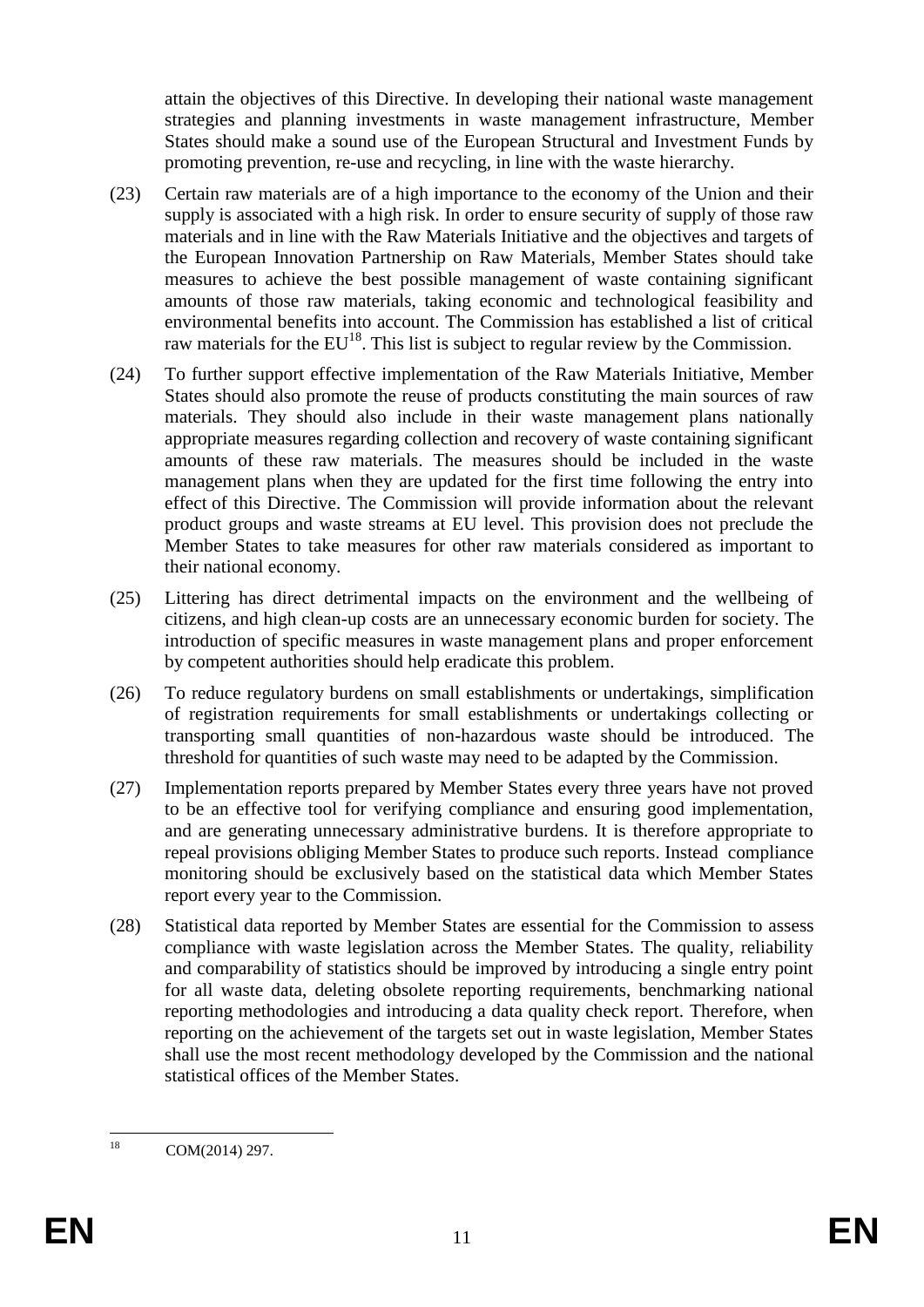- (29) In order to supplement or amend Directive 2008/98/EC, the power to adopt acts in accordance with Article 290 of the Treaty should be delegated to the Commission in respect of Articles 5(2), 6(2), 7(1), 11a(2), 11a(6), 26, 27(1), 27(4), 38(1), 38(2) and 38(3). It is of particular importance that the Commission carries out appropriate consultations during its preparatory work, including at expert level. The Commission, when preparing and drawing-up delegated acts, should ensure a simultaneous, timely and appropriate transmission of relevant documents to the European Parliament and the Council.
- (30) In order to ensure uniform conditions for the implementation of Directive 2008/98/EC, implementing powers should be conferred on the Commission in respect of Articles  $9(4)$ ,  $9(5)$ ,  $33(2)$ ,  $35(5)$  and  $37(6)$ . Those powers should be exercised in accordance with Regulation (EU) No 182/2011 of the European Parliament and of the Council<sup>19</sup>.
- (31) Directive 2008/98/EC should therefore be amended accordingly.
- (32) In accordance with the Joint Political Declaration of 28 September 2011 of Member States and the Commission on explanatory documents<sup>20</sup>, Member States have undertaken to accompany, in justified cases, the notification of their transposition measures with one or more documents explaining the relationship between the components of a directive and the corresponding parts of national transposition instruments. With regard to this Directive, the legislator considers the transmission of such documents to be justified.
- (33) Since the objectives of this Directive, namely to improve waste management in the Union, and thereby contributing to the protection, preservation and improvement of the quality of the environment, the health of the oceans and the safety of seafood by reducing marine litter, and to the prudent and rational utilisation of natural resources across the Union, cannot be sufficiently achieved by the Member States, but can, by reason of the scale or effects of the measures, be better achieved at Union level, the Union may adopt measures, in accordance with the principle of subsidiarity as set out in Article 5 of the Treaty on European Union. In accordance with the principle of proportionality, as set out in that Article, this Directive does not go beyond what is necessary in order to achieve those objectives,

HAVE ADOPTED THIS DIRECTIVE:

## *Article 1*

## **Amendments**

Directive 2008/98/EC is amended as follows:

(1) in Article  $2(2)$ , the following point (e) is added:

'(e) feed materials as defined in Article  $3(2)(g)$  of Regulation (EC) 767/2009 of the European Parliament and of the Council(\*).

(\*) Regulation (EC) 767/2009 of the European Parliament and of the Council of 13 July 2009 on the placing on the market and use of feed, amending European

 $10$ <sup>19</sup> Regulation (EU) No 182/2011 of the European Parliament and of the Council of 16 February 2011 laying down the rules and general principles concerning mechanisms for control by Member States of the Commission's exercise of implementing powers (OJ L 55, 28/02/2011, p. 13).

<sup>&</sup>lt;sup>20</sup> OJ C 369, 17.12.2011, p. 14.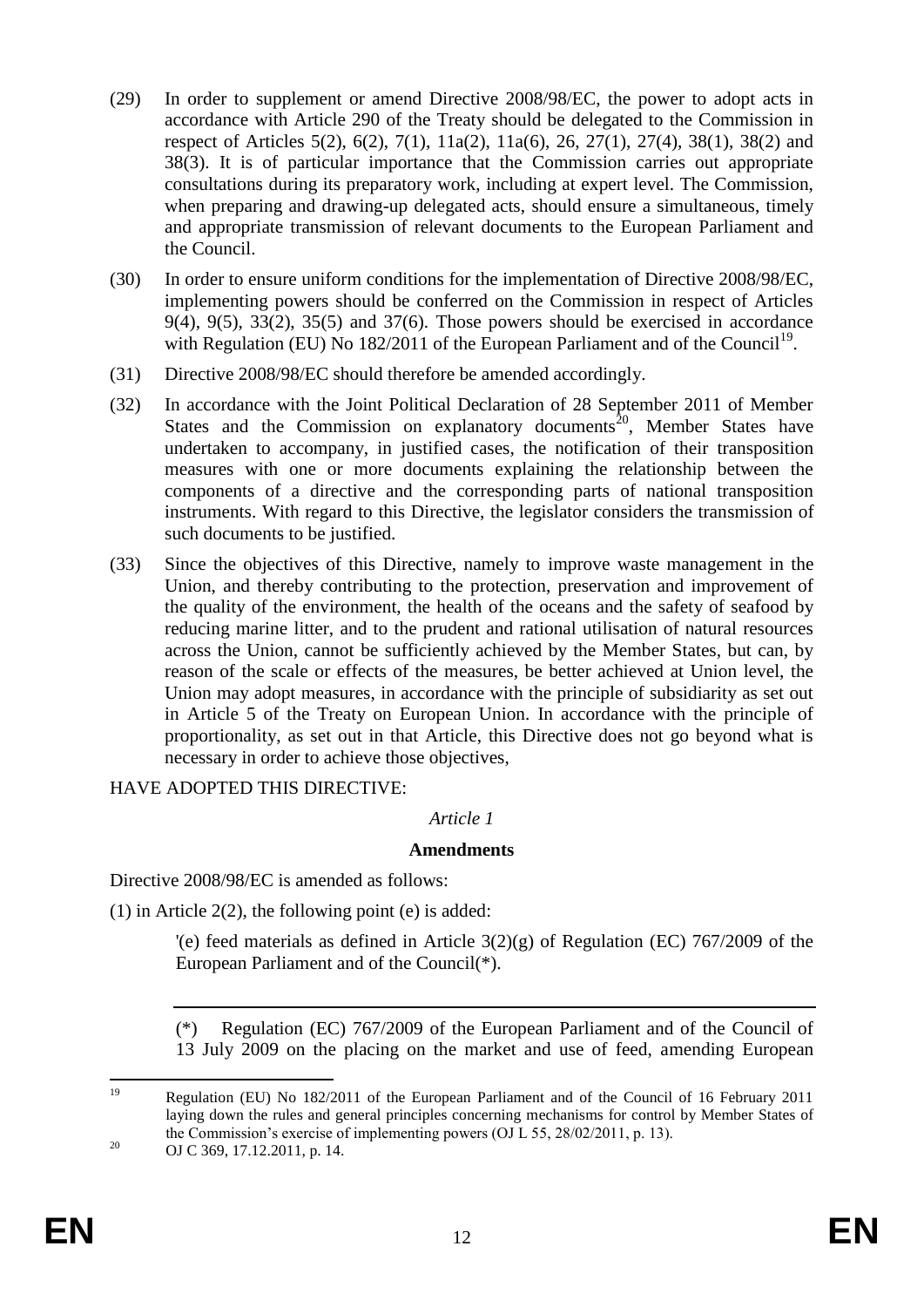Parliament and Council Regulation (EC) No 1831/2003 and repealing Council Directive 79/373/EEC, Commission Directive 80/511/EEC, Council Directives 82/471/EEC, 83/228/EEC, 93/74/EEC, 93/113/EC and 96/25/EC and Commission Decision 2004/217/EC (OJ L 229, 1.9.2009, p. 1).';

- (2) Article 3 is amended as follows:
- (a) the following point 1a is inserted:

'1a. "municipal waste" means

- (a) mixed waste and separately collected waste from households including:
	- paper and cardboard, glass metals, plastics, bio-waste, wood, textiles, waste electrical and electronic equipment, waste batteries and accumulators;
	- bulky waste, including white goods, mattresses, furniture;
	- garden waste, including leaves, grass clipping;
- (b) mixed waste and separately collected waste from other sources that is comparable to household waste in nature, composition and quantity.
- (c) market cleansing waste and waste from street cleaning services, including street sweepings, the content of litter containers, waste from park and garden maintenance.

Municipal waste does not include waste from sewage network and treatment, including sewage sludge and construction and demolition waste;';

(b) the following point 2a is inserted:

'2a. "non-hazardous waste" means waste which displays none of the hazardous properties listed in Annex III;';

(c) point 4 is replaced by the following:

'4. "bio-waste" means biodegradable garden and park waste, food and kitchen waste from households, restaurants, caterers and retail premises, comparable waste from food processing plants and other waste with similar biodegradability properties that is comparable in nature, composition and quantity;';

(d) the following point 4a is inserted:

'4a. "construction and demolition waste" means waste falling under the construction and demolition waste categories referred to in the list of waste adopted pursuant to Article 7;';

(e) point 16 is replaced by the following:

'16. "preparing for re-use" means checking, cleaning or repairing recovery operations, by which waste, products or components of products that have been collected by a recognised preparation for re-use operator or deposit-refund scheme are prepared so that they can be re-used without any other pre-processing;';

(f) the following points 17a and 17b are inserted:

'17a. "final recycling process" means the recycling process which begins when no further mechanical sorting operation is needed and waste materials enter a production process and are effectively reprocessed into products, materials or substances;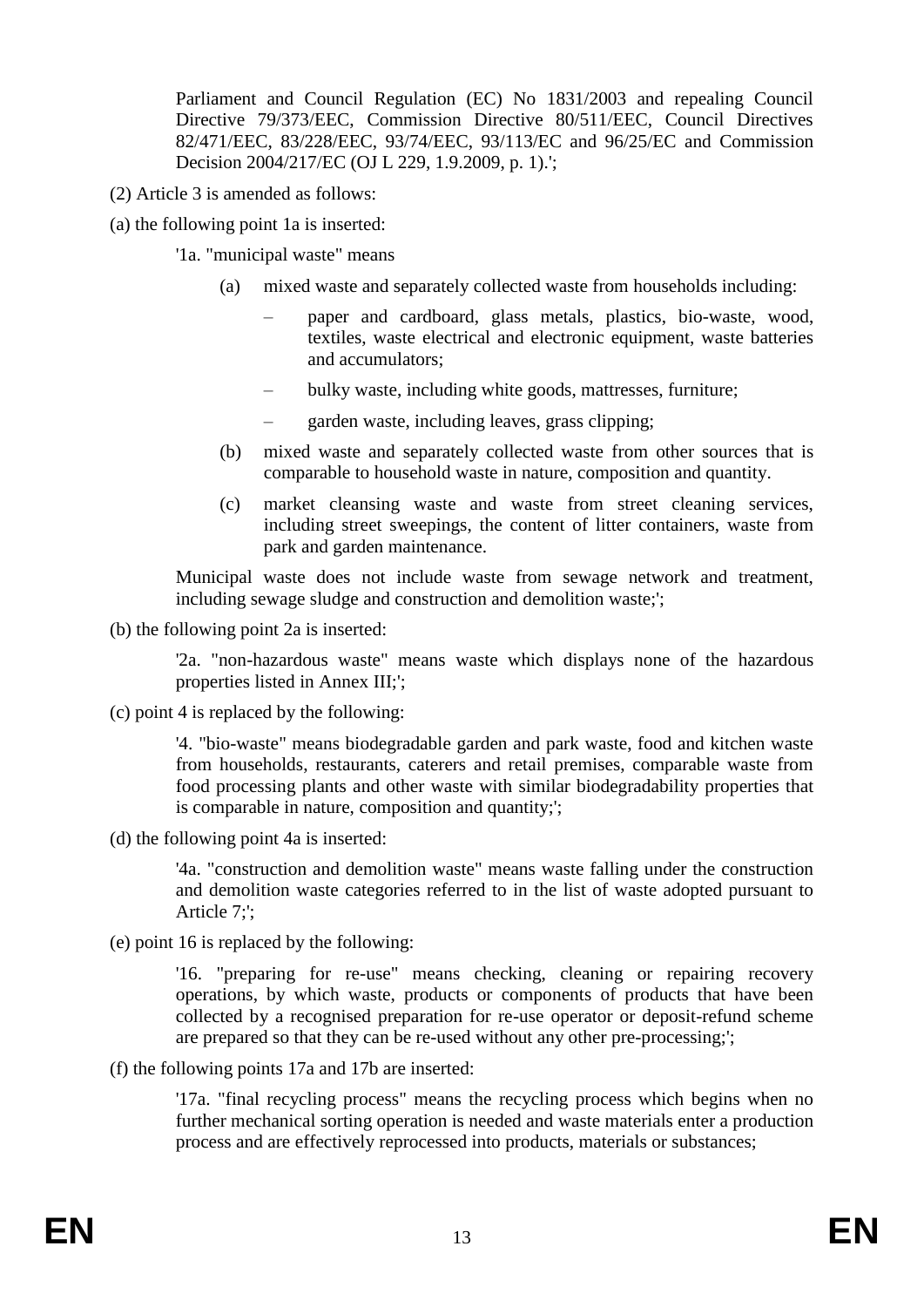17b. "backfilling" means any recovery operation where suitable waste is used for reclamation purposes in excavated areas or for engineering purposes in landscaping or construction instead of other non-waste materials which would otherwise have been used for that purpose;';

(3) In Article 4, the following paragraph 3 is added:

'3. Member States shall make use of adequate economic instruments to provide incentives for the application of the waste hierarchy.

Member States shall report to the Commission the specific instruments put in place in accordance with this paragraph by [*insert date eighteen months after the entry into force of this Directive*] and every five years following that date.';

- (4) Article 5 is amended as follows:
- (a) in paragraph 1, the introductory phrase is replaced by the following:

'1. Member States shall ensure that a substance or object resulting from a production process the primary aim of which is not the production of that substance or object is considered not to be waste, but to be a by-product if the following conditions are met:';

(b) paragraph 2 is replaced by the following:

'2. The Commission shall be empowered to adopt delegated acts in accordance with Article 38a in order to establish detailed criteria on the application of the conditions laid down in paragraph 1 to specific substances or objects.';

(c) the following paragraph 3 is added:

'3. Member States shall notify the Commission of technical regulations adopted under paragraph 1 in accordance with Directive 2015/1535/EC of the European Parliament and of the Council of 9 September 2015 laying down a procedure for the provision of information in the field of technical regulations and of rules on Information Society services (\*) where so required by that Directive.

(\*) OJ L 241, 17.9.2015, p.1.';

- (5) Article 6 is amended as follows:
- (a) paragraph 1 is amended as follows:
- (i) the introductory phrase and point (a) are replaced by the following:

'1. Member States shall ensure that waste which has undergone a recovery operation is considered to have ceased to be waste if it complies with the following conditions:

- (a) the substance or object can be used for specific purposes;';
- (ii) the second subparagraph is deleted;
- (b) paragraphs 2, 3 and 4 are replaced by the following:

'2. The Commission shall be empowered to adopt delegated acts in accordance with Article 38a in order to establish detailed criteria on the application of the conditions laid down in paragraph 1 to certain waste. Those detailed criteria shall include limit values for pollutants where necessary and shall take into account any possible adverse environmental effects of the substance or object.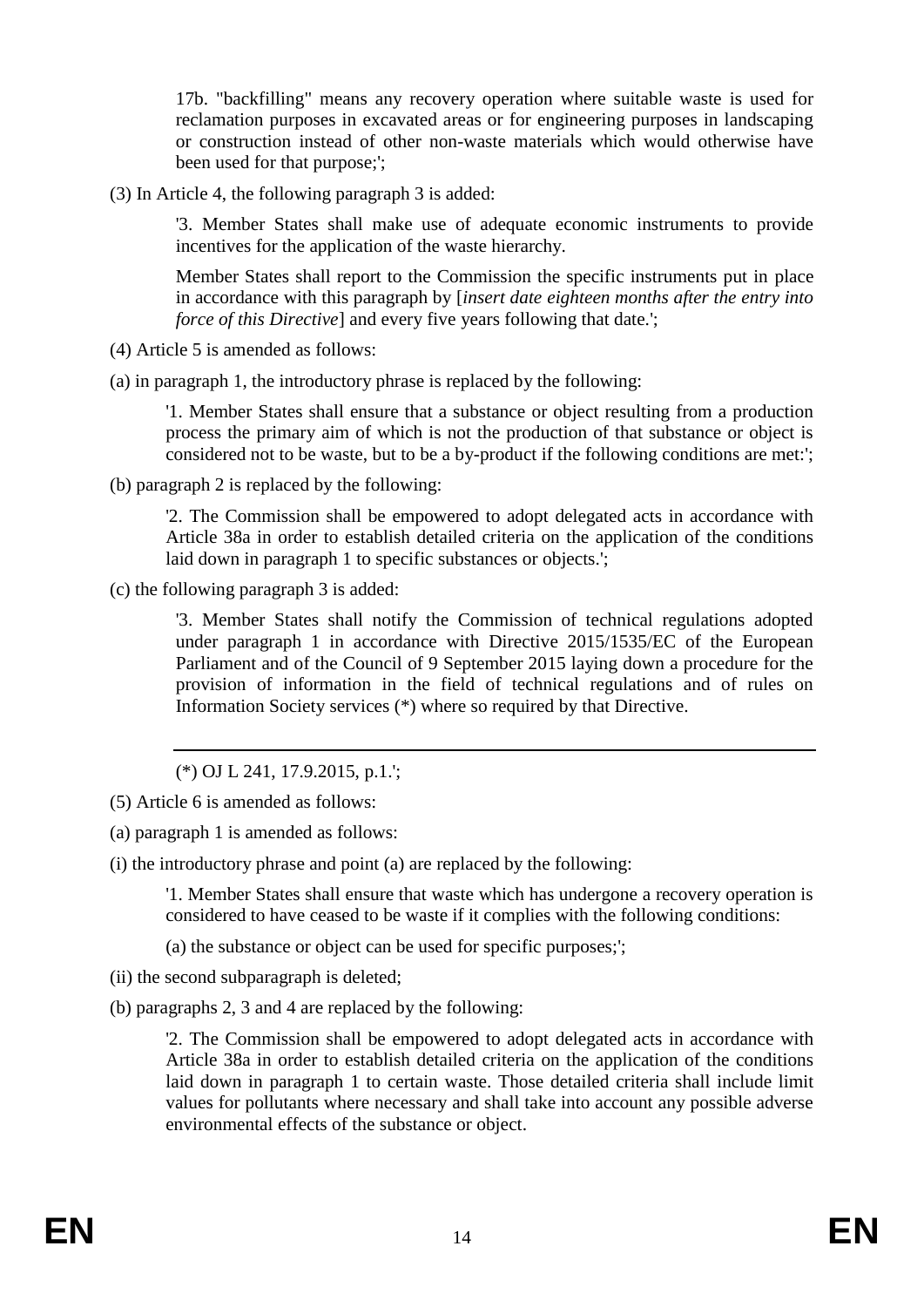3. Waste which is considered to have ceased to be waste in accordance with paragraph 1 may be considered to be prepared for reuse, recycled or recovered for the purpose of the calculation of the achievement of the targets set out in this Directive, Directive 94/62/EC, Directive 2000/53/EC, Directive 2006/66/EC and Directive 2012/19/EU of the European Parliament and of the Council(\*) respectively if it has been subject to a preparing for reuse, recycling or recovery in accordance with those Directives.

4. Member States shall notify the Commission of technical regulations adopted under paragraph 1 in accordance with Directive 2015/1535/EC of the European Parliament and of the Council where so required by that Directive.

(\*) Directive 2012/19/EU of the European Parliament and of the Council of 4 July 2012 on waste electrical and electronic equipment (WEEE) (OJ L 197, 24.7.2012, p. 38).';

- (6) Article 7 is amended as follows:
- (a) in paragraph 1, the first sentence is replaced by the following:

'1. The Commission shall be empowered to adopt delegated acts in accordance with Article 38a to establish the list of waste.';

- (b) paragraph 5 is deleted;
- (7) Article 8 is amended as follows:
- (a) in paragraph 1, the following sub-paragraph is added:

'Such measures may also include the establishment of extended producer responsibility schemes defining specific operational and financial obligations for producers of products.';

(b) the second sentence of paragraph 2 is replaced by the following:

'Such measures may encourage, inter alia, the development, production and marketing of products that are suitable for multiple use, that are technically durable and that are, after having become waste, suitable for preparation for re-use and recycling in order to facilitate proper implementation of the waste hierarchy. The measures should take into account the impact of products throughout their life cycle.';

(c) the following paragraph 5 is added:

'5. The Commission shall organise an exchange of information between Member States and the actors involved in producer responsibility schemes on the practical implementation of the requirements defined in Article 8a and on best practices to ensure adequate governance and cross-border cooperation of extended producer responsibility schemes. This includes, inter alia, exchange of information on the organisational features and the monitoring of producer responsibility organisations, the selection of waste management operators and the prevention of littering. The Commission shall publish the results of the exchange of information.';

(8) The following Article 8a is inserted:

*'Article 8a*

## **General requirements for extended producer responsibility schemes**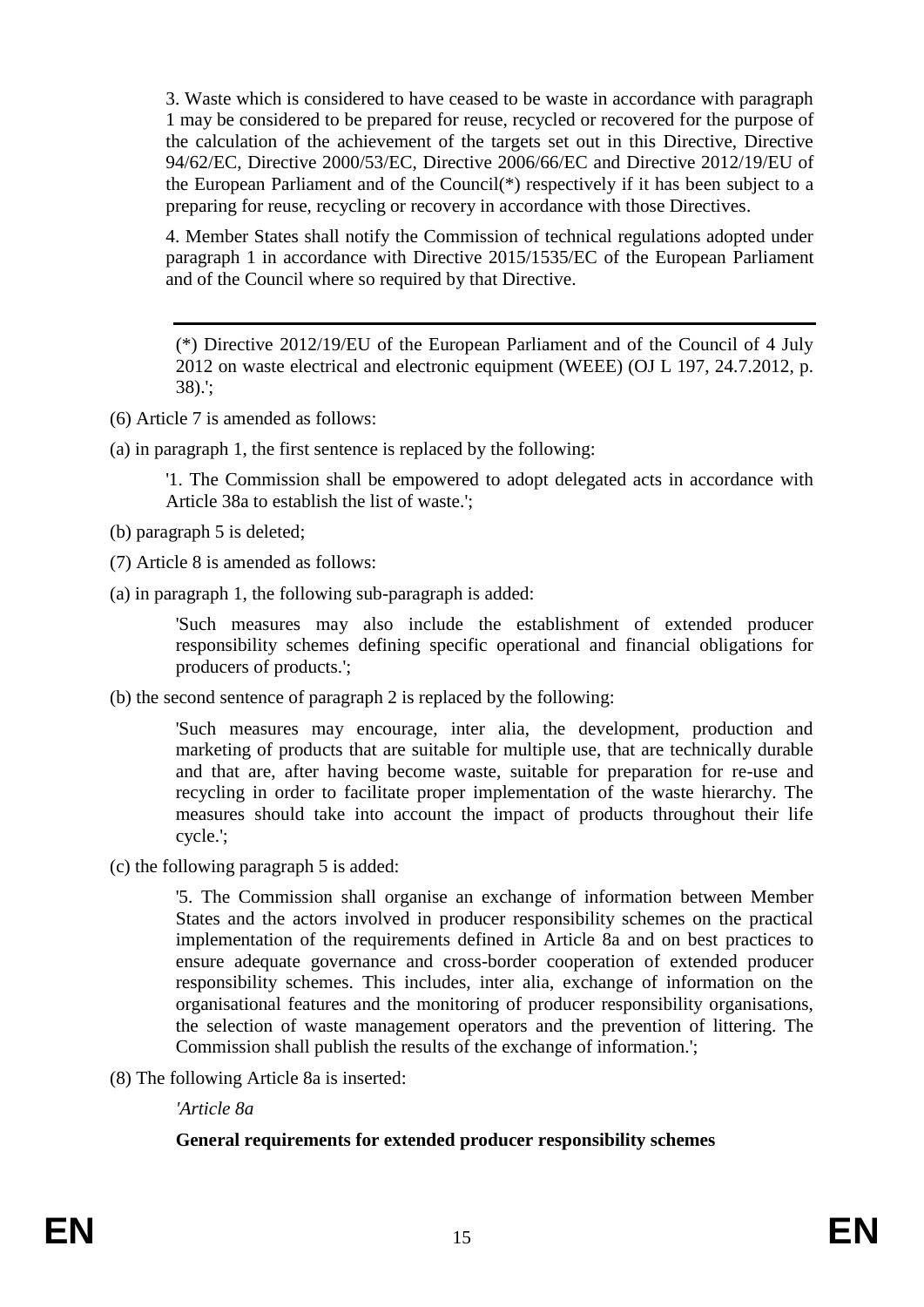1. Member States shall ensure that extended producer responsibility schemes established in accordance with Article 8, paragraph 1:

- define in a clear way the roles and responsibilities of producers of products placing goods on the market of the Union, organisations implementing extended producer responsibility on their behalf, private or public waste operators, local authorities and, where appropriate, recognised preparation for re-use operators;
- define measurable waste management targets, in line with the waste hierarchy, aiming to attain at least the quantitative targets relevant for the scheme as laid down in this Directive, Directive 94/62/EC, Directive 2000/53/EC, Directive 2006/66/EC and Directive 2012/19/EU;
- establish a reporting system to gather data on the products placed on the Union market by the producers subject to extended producer responsibility. Once these products become waste, the reporting system shall ensure that data is gathered on the collection and treatment of that waste specifying, where appropriate, the waste material flows;
- ensure equal treatment and non-discrimination between producers of products and with regards to small and medium enterprises.

2. Member States shall take the necessary measures to ensure that the waste holders targeted by the extended producer responsibility schemes established in accordance with Article 8, paragraph 1, are informed about the available waste collection systems and the prevention of littering. Member States shall also take measures to create incentives for the waste holders to take part in the separate collection systems in place, notably through economic incentives or regulations, when appropriate.

3. Member States shall take the necessary measures to ensure that any organisation set up to implement extended producer responsibility obligations on behalf of a producer of products:

(a) has a clearly defined geographical, product and material coverage;

(b) has the necessary operational and financial means to meet its extended producer responsibility obligations;

(c) puts in place an adequate self-control mechanism, supported by regular independent audits to appraise:

- the organisation's financial management, including the compliance with the requirements laid down in paragraph 4(a) and (b);
- the quality of data collected and reported in accordance with paragraph 1, third indent, and the requirements of Regulation (EC) No 1013/2006.
- (d) makes publicly available the information about:
	- its ownership and membership;
	- the financial contributions paid by the producers;
	- the selection procedure for waste management operators.

4. Member States shall take the necessary measures to ensure that the financial contributions paid by the producer to comply with its extended producer responsibility obligations: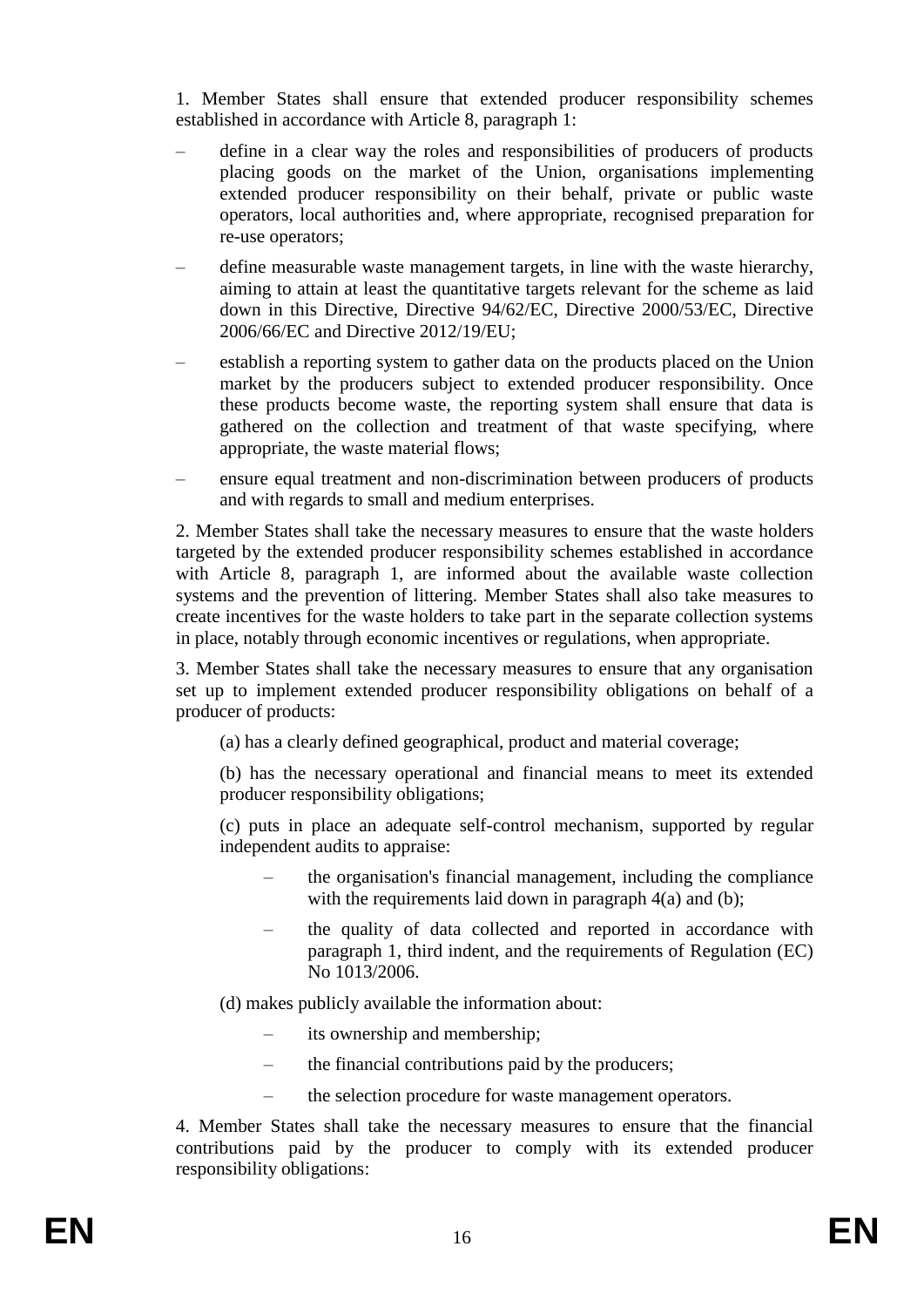(a) cover the entire cost of waste management for the products it puts on the Union market, including all the following:

- costs of separate collection, sorting and treatment operations required to meet the waste management targets referred to in paragraph 1, second indent, taking into account the revenues from re-use or sales of secondary raw material from their products;
- costs of providing adequate information to waste holders in accordance with paragraph 2;
- costs of data gathering and reporting in accordance with paragraph 1, third indent.

(b) are modulated on the basis of the real end-of-life cost of individual products or groups of similar products, notably by taking into account their re-usability and recyclability;

(c) are based on the optimised cost of the services provided in cases where public waste management operators are responsible for implementing operational tasks on behalf of the extended producer responsibility scheme.

5. Member States shall establish an adequate monitoring and enforcement framework with the view to ensure that the producers of products are implementing their extended producer responsibility obligations, the financial means are properly used. and all actors involved in the implementation of the scheme report reliable data.

Where, in the territory of a Member State, multiple organisations implement extended producer responsibility obligations on behalf of the producers, Member State shall establish an independent authority to oversee the implementation of extended producer responsibility obligations.

6. Member States shall establish a platform to ensure a regular dialogue between the stakeholders involved in the implementation of extended producer responsibility, including private or public waste operators, local authorities and, where applicable, recognised preparation for re-use operators.'

7. Member States shall take measures to ensure that extended producer responsibility schemes that have been established before [*insert date eighteen months after the entry into force of this Directive*], comply with the provisions of this article within twenty-four months of that date.';

(9) Article 9 is replaced by the following:

*'Article 9*

## **Prevention of waste**

1. Member States shall take measures to prevent waste generation. These measures shall:

- encourage the use of products that are resource efficient, durable, reparable and recyclable;
- identify and target products that are the main sources of raw materials of a high importance to the economy of the Union and whose supply is associated with a high risk to prevent that those materials become waste;
- encourage the setting up of systems promoting reuse activities, including in particular for electrical and electronic equipment, textiles and furniture;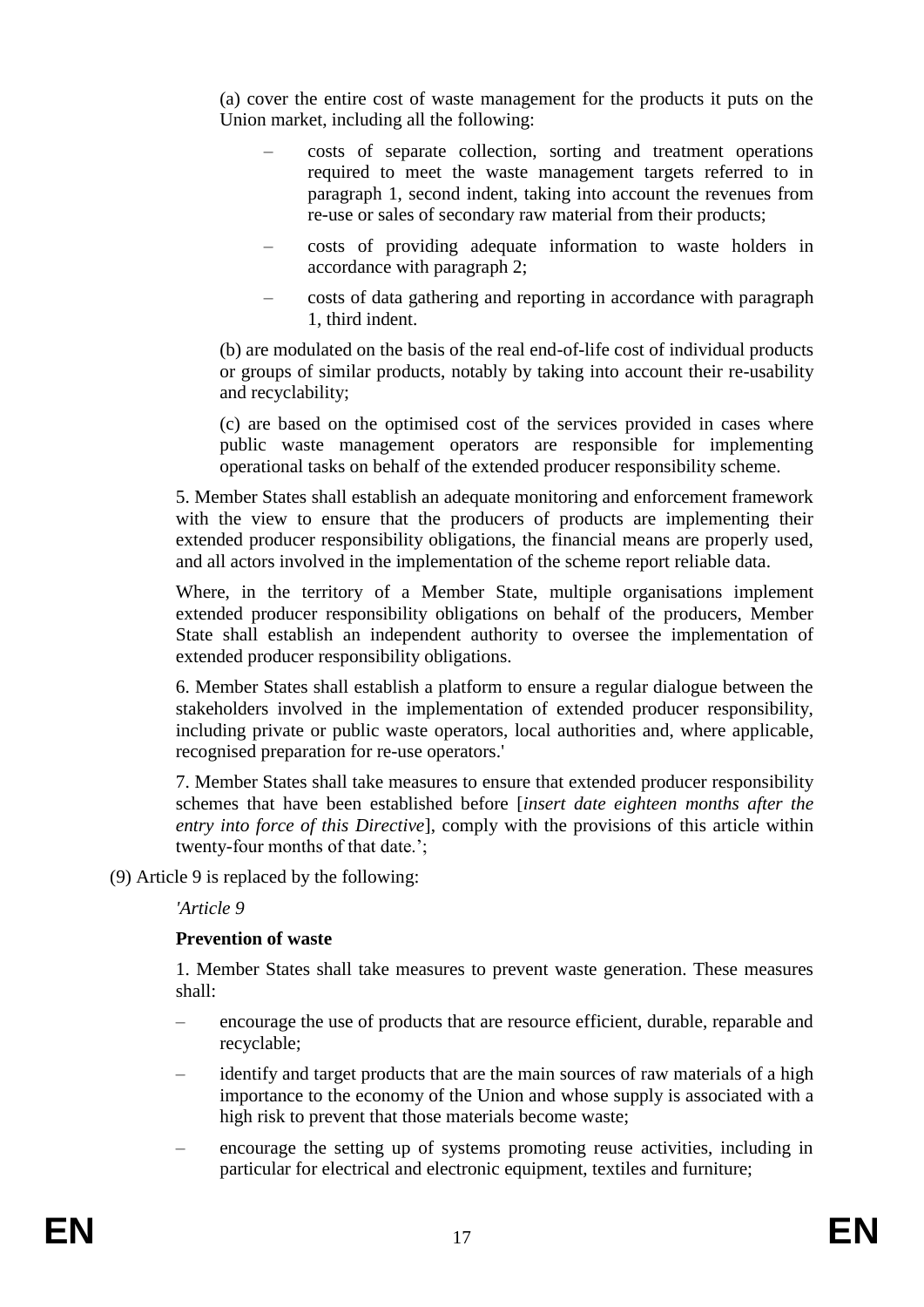- reduce waste generation in processes related to industrial production, extraction of minerals and construction and demolition, taking into account best available techniques;
- reduce the generation of food waste in primary production, in processing and manufacturing, in retail and other distribution of food, in restaurants and food services as well as in households.

2. Member States shall monitor and assess the implementation of the waste prevention measures. For that purpose, they shall use appropriate qualitative or quantitative indicators and targets, notably on the per capita quantity of municipal waste that is disposed of or subject to energy recovery.

3. Member States shall monitor and assess the implementation of their food waste prevention measures by measuring food waste on the basis of methodologies established in accordance with paragraph 4.

4. The Commission may adopt implementing acts to establish indicators to measure the overall progress in the implementation of waste prevention measures. In order to ensure uniform measurement of the levels of food waste, the Commission shall adopt an implementing act to establish a common methodology, including minimum quality requirements. Those implementing acts shall be adopted in accordance with the procedure referred to in Article 39(2).

5. Every year, the European Environment Agency shall publish a report describing the evolution as regards the prevention of waste generation for each Member State and for the Union as a whole, including on decoupling of waste generation from economic growth and on the transition towards a circular economy.';

(10) Article 11 is amended as follows:

(a) in paragraph 1, the first and second subparagraphs are replaced by the following:

'1. Member States shall take measures, as appropriate, to promote preparing for re-use activities, notably by encouraging the establishment of and support for re-use and repair networks and by facilitating the access of such networks to waste collection points, and by promoting the use of economic instruments, procurement criteria, quantitative objectives or other measures.

Member States shall take measures to promote high quality recycling and, to this end, shall set up separate collection of waste where technically, environmentally and economically practicable and appropriate to meet the necessary quality standards for the relevant recycling sectors and to attain the targets set out in paragraph 2.';

(b) in paragraph 1, the following sub-paragraph is inserted:

'Member States shall take measures to promote sorting systems for construction and demolition waste and for at least the following: wood, aggregates, metal, glass and plaster.';

(c) in paragraph 2, point (b) is replaced by the following:

'(b) by 2020, the preparing for re-use, recycling and backfilling of nonhazardous construction and demolition waste excluding naturally occurring material defined in category 17 05 04 in the list of waste shall be increased to a minimum of 70 % by weight;';

(d) in paragraph 2, the following points (c) and (d) are added: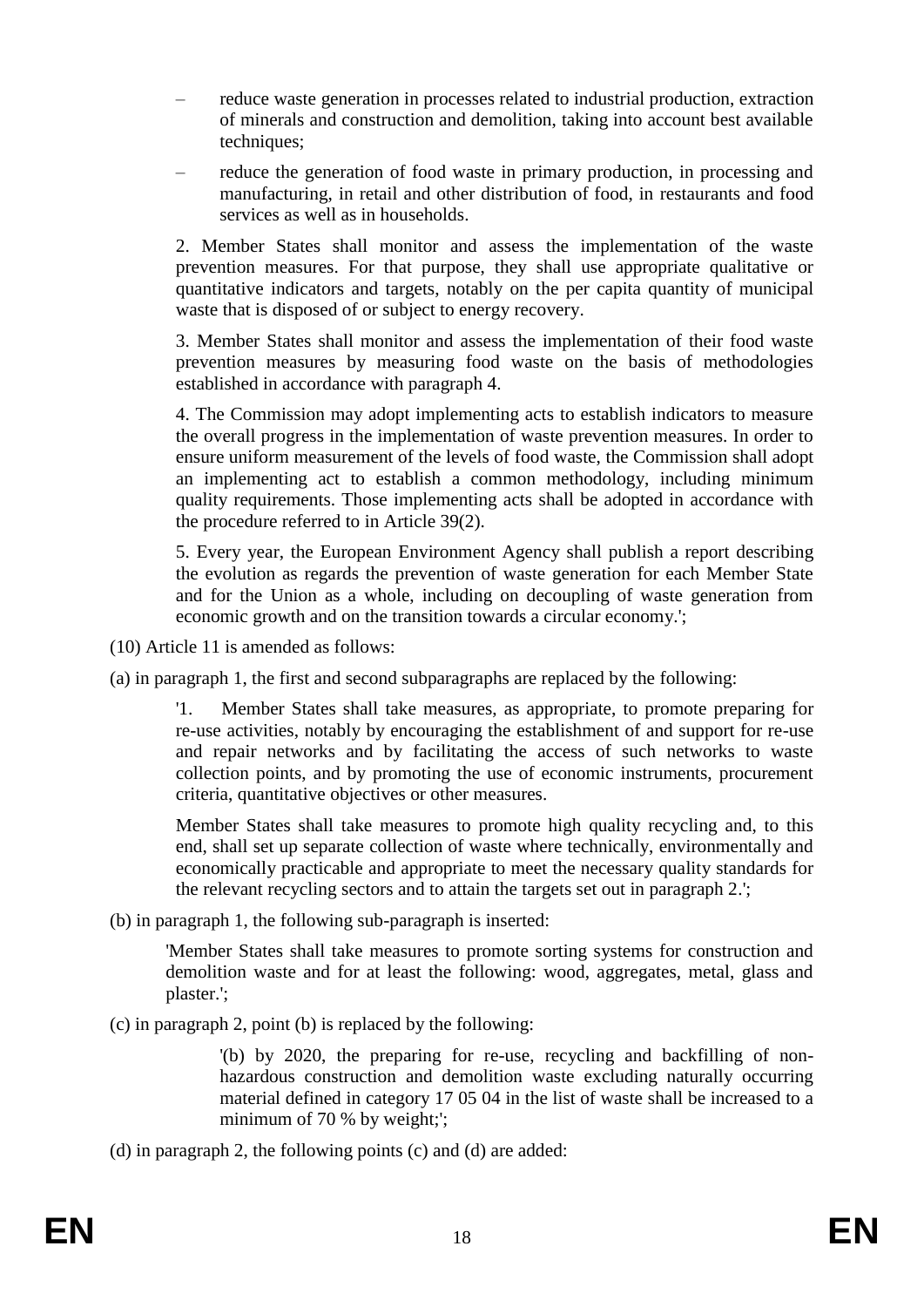'(c) by 2025, the preparing for re-use and the recycling of municipal waste shall be increased to a minimum of 60% by weight;

(d) by 2030, the preparing for re-use and the recycling of municipal waste shall be increased to a minimum of 65% by weight.';

(e) paragraphs 3 and 4 are replaced by the following:

'3. Estonia, Greece, Croatia, Latvia, Malta, Romania and Slovakia may obtain five additional years for the attainment of the targets referred to in paragraph 2(c) and (d). The Member State shall notify the Commission of its intention to make use of this provision at the latest 24 months before the respective deadlines laid down in paragraphs 2(c) and (d). In the event of an extension, the Member State shall take the necessary measures to increase the preparing for re-use and the recycling of municipal waste to a minimum of 50% and 60% by weight, by 2025 and 2030 respectively.

The notification shall be accompanied by an implementation plan presenting the measures needed to ensure compliance with the targets before the new deadline. The plan shall also include a detailed timetable for the implementation of the proposed measures and an assessment of their expected impacts.

4. By 31 December 2024 at the latest, the Commission shall examine the target laid down in paragraph 2(d) with a view to increasing it, and considering the setting of targets for other waste streams. To this end, a report of the Commission, accompanied by a proposal, if appropriate, shall be sent to the European Parliament and the Council.';

(f) paragraph 5 is deleted.

(11) the following Article 11a is inserted:

'*Article 11a*

## **Rules on the calculation of the attainment of the targets laid down in Article 11**

'1. For the purpose of calculating whether the targets laid down in Article 11(2)(c) and (d) and 11(3) have been attained,

(a) the weight of the municipal waste recycled shall be understood as the weight of the input waste entering the final recycling process;

(b) the weight of the municipal waste prepared for reuse shall be understood as the weight of municipal waste that has been recovered or collected by a recognised preparation for re-use operator and has undergone all necessary checking, cleaning and repairing operations to enable re-use without further sorting or pre-processing;

(c) Member States may include products and components prepared for re-use by recognised preparation for re-use operators or deposit-refund schemes. For the calculation of the adjusted rate of municipal waste prepared for re-use and recycled taking into account the weight of the products and components prepared for re-use, Member States shall use verified data from the operators and apply the formula set out in Annex VI.

2. In order to ensure harmonised conditions for the application of paragraph 1(b) and (c) and of Annex VI, the Commission shall adopt delegated acts in accordance with Article 38a establishing minimum quality and operational requirements for the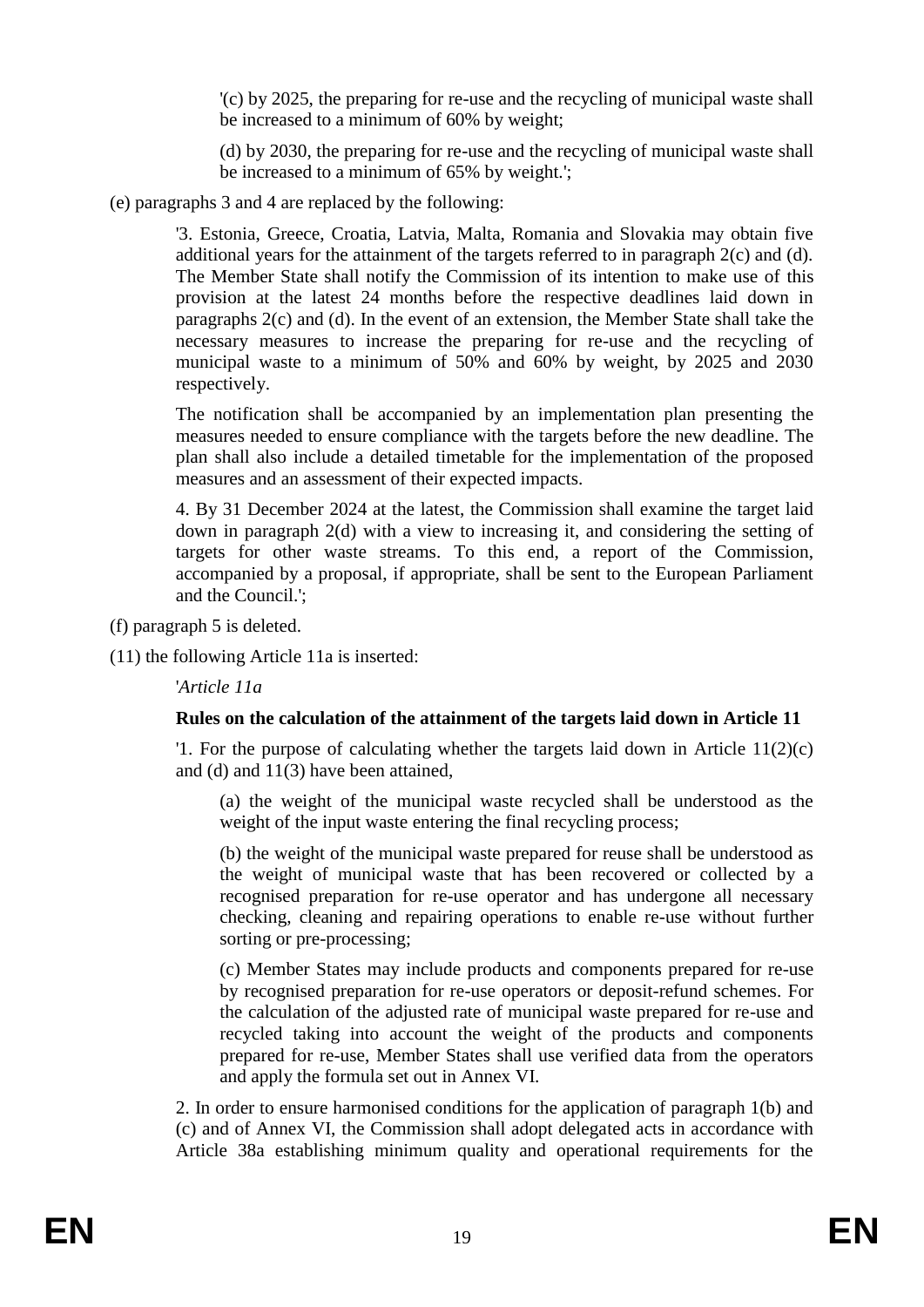determination of recognised preparation for re-use operators and deposit-refund schemes, including specific rules on data collection, verification and reporting.

3. By way of derogation from paragraph 1, the weight of the output of any sorting operation may be reported as the weight of the municipal waste recycled provided that:

(a) such output waste is sent into a final recycling process;

(b) the weight of materials or substances that are not subject to a final recycling process and that are disposed or subject to energy recovery remains below 10% of the total weight to be reported as recycled.

4. Member States shall establish an effective system of quality control and traceability of the municipal waste to ensure that conditions laid down in paragraph 3(a) and (b) are met. The system may consist of either electronic registries set up pursuant to Article 35(4), technical specifications for the quality requirements of sorted waste or any equivalent measure to ensure the reliability and accuracy of the data gathered on recycled waste.

5. For the purposes of calculating whether the targets laid down in Article 11(2)(c) and (d) and Article 11(3) have been achieved Member States may take into account the recycling of metals that takes place in conjunction with incineration in proportion to the share of the municipal waste incinerated provided that the recycled metals meet certain quality requirements.

6. In order to ensure harmonised conditions for the application of paragraph 5, the Commission shall adopt delegated acts in accordance with Article 38a establishing a common methodology for the calculation of the weight of metals that have been recycled in conjunction with incineration, including, the quality criteria for the recycled metals.

7. Waste sent to another Member State for the purposes of preparing for re-use, recycling or backfilling in that other Member State may only be counted towards the attainment of the targets laid down in Articles 11(2) and (3) by the Member State in which that waste was collected.

8. Waste exported from the Union for preparation for re-use or recycling shall only count towards the attainment of the targets laid down in Articles 11(2) and (3) by the Member State in which it was collected if the requirements of paragraph 4 are met and if, in accordance with Regulation (EC) No 1013/2006, the exporter can prove that the shipment of waste complies with the requirements of that Regulation and that the treatment of waste outside the Union took place in conditions that are equivalent to the requirements of the relevant Union environmental legislation.';

(12) the following Article 11b is inserted:

# '*Article 11b*

# **Early warning report**

1. The Commission shall, in cooperation with the European Environment Agency, draw up reports on the progress towards the achievement of the targets laid down in Articles  $11(2)(c)$  and (d) and (3) three years before each time-limit laid down in those provisions at the latest.

2. The reports referred to in paragraph 1 shall include the following: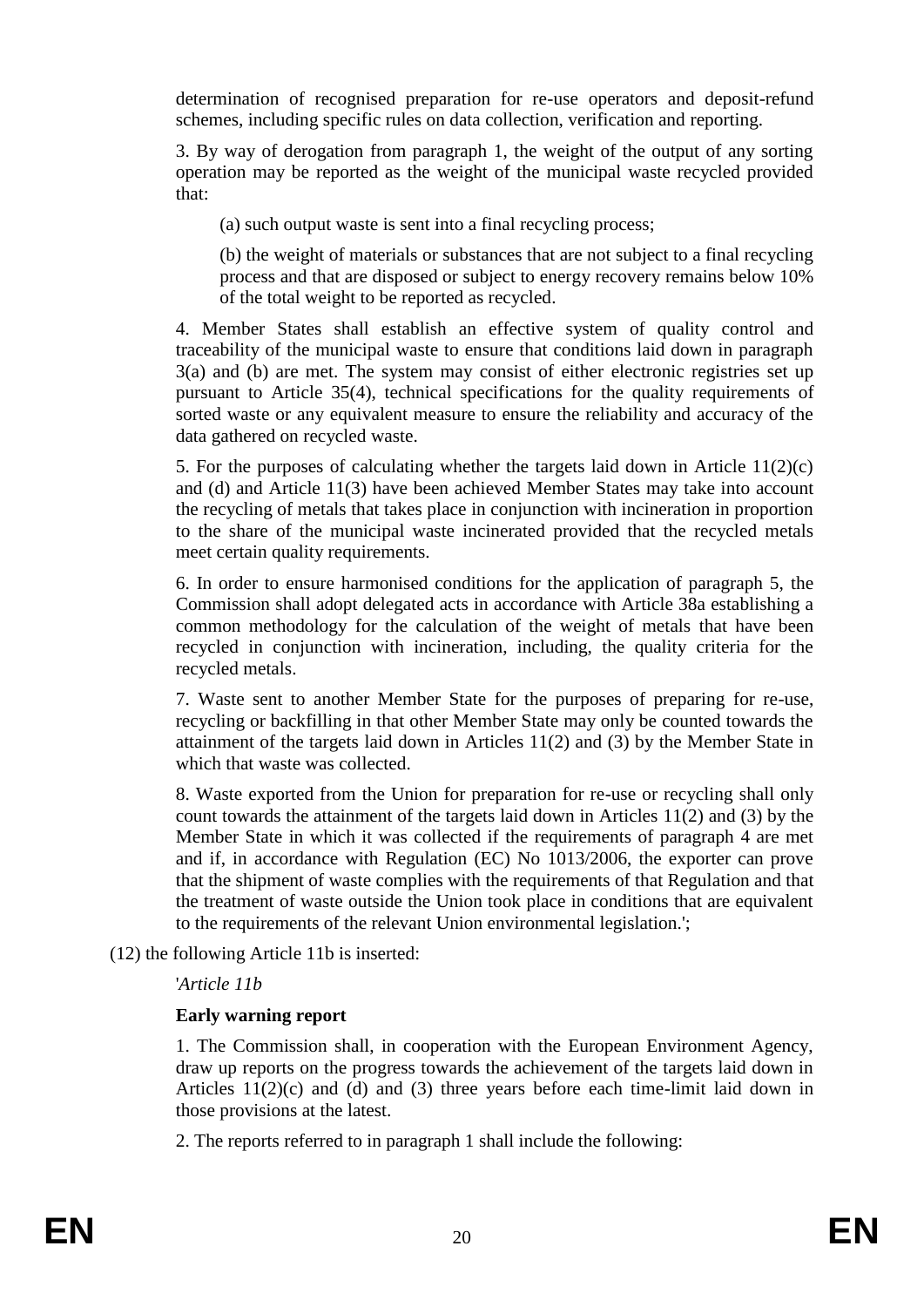(a) an estimation of the achievement of the targets by each Member State;

(b) a list of Member States at risk of not achieving the targets within the respective time limits accompanied by appropriate recommendations for the Member States concerned.';

(13) Article 22 is replaced by the following:

'Member States shall ensure the separate collection of bio-waste where technically, environmentally and economically practicable and appropriate to ensure the relevant quality standards for compost and to attain the targets set out in Article  $11(2)(a)$ , (c) and (d) and 11(3).

They shall take measures, as appropriate, and in accordance with Articles 4 and 13, to encourage the following:

(a) the recycling, including composting, and digestion of bio-waste;

(b) the treatment of bio-waste in a way that fulfils a high level of environmental protection;

(c) the use of environmentally safe materials produced from bio-waste.';

(14) the following subparagraphs are added to Article 26:

'Member States may exempt the competent authorities from keeping a register of establishments or undertakings which collect or transport quantities of non-hazardous waste not exceeding 20 tonnes annually.

The Commission may adopt delegated acts in accordance with Article 38a in order to adapt the threshold for quantities of non-hazardous waste.';

- (15) Article 27 is amended as follows:
- (a) paragraph 1 is replaced by the following:

'1. The Commission shall be empowered to adopt delegated acts in accordance with Article 38a setting out technical minimum standards for treatment activities which require a permit pursuant to Article 23 where there is evidence that a benefit in terms of the protection of human health and the environment would be gained from such minimum standards.';

(b) paragraph 4 is replaced by the following:

'4. The Commission shall be empowered to adopt delegated acts in accordance with Article 38a setting out the minimum standards for activities that require registration pursuant to points (a) and (b) of Article 26 where there is evidence that a benefit in terms of the protection of human health and the environment or in avoiding disruption to the internal market would be gained from such minimum standards.';

- (16) Article 28 is amended as follows:
- (a) paragraph 3 is amended as follows:
- (i) point (b) is replaced by the following:

'(b) existing waste collection schemes and major disposal and recovery installations, including any special arrangements for waste oils, hazardous waste, waste containing significant amounts of raw materials that are of a high importance to the economy of the Union and whose supply is associated with a high risk, or waste streams addressed by specific Union legislation;';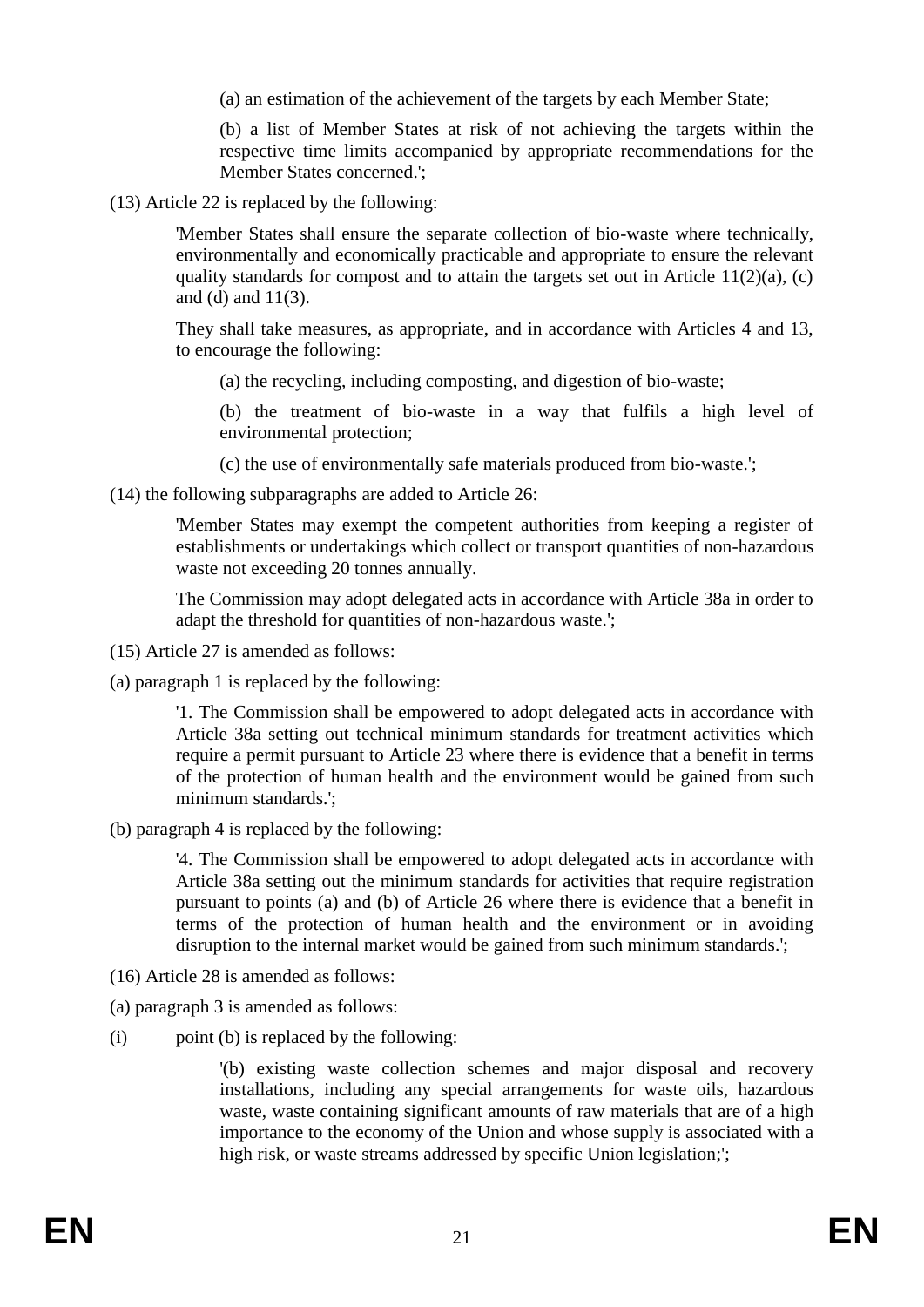(ii) the following point (f) is added:

'(f) measures to combat all forms of littering and to clean up all types of litter.';

(b) paragraph 5 is replaced by the following:

'5. Waste management plans shall conform to the waste planning requirements laid down in Article 14 of Directive 94/62/EC, the targets laid down in Article 11(2) and (3) of this Directive and the requirements in Article 5 of Directive 1999/31/EC.';

(17) Article 29 is amended as follows:

(a) in paragraph 1, the first sentence is replaced by the following:

'1. Member States shall establish waste prevention programmes setting out waste prevention measures in accordance with Articles 1, 4 and 9.';

- (b) paragraphs 3 and 4 are deleted;
- (18) Article 33, paragraph 2 is replaced by the following:

'2. The Commission shall adopt implementing acts to establish the format for notifying the information on the adoption and substantial revisions of those plans and programmes. Those implementing acts shall be adopted in accordance with the procedure referred to in Article 39(2).';

- (19) Article 35 is amended as follows:
- (a) paragraph 1 is replaced by the following:

'1. The establishments or undertakings referred to in Article 23(1), the producers of hazardous waste and the establishments and undertakings which collect or transport hazardous waste on a professional basis, or act as dealers and brokers of hazardous waste, shall keep a chronological record of the quantity, nature and origin of that waste, and, where relevant, the destination, frequency of collection, mode of transport and treatment method foreseen in respect of the waste. They shall make that data available to the competent authorities through the electronic registry or registries to be established pursuant to paragraph 4.';

(b) the following paragraphs 4 and 5 are added:

'4. Member States shall set up an electronic registry or coordinated registries to record the data on hazardous waste referred to in paragraph 1 covering the entire geographical territory of the Member State concerned. Member States may establish such registries for other waste streams, in particular those waste streams for which targets are set in Union legislation. Member States shall use the data on waste reported by industrial operators in the European Pollutant Release and Transfer Register set up under Regulation (EC) No 166/2006 of the European Parliament and of the Council (\*).

5. The Commission may adopt implementing acts to establish minimum conditions for the operation of such registries. Those implementing acts shall be adopted in accordance with the procedure referred to in Article 39(2).

<sup>(\*)</sup> Regulation (EC) No 166/2006 of the European Parliament and of the Council of 18 January 2006 concerning the establishment of a European Pollutant Release and Transfer Register and amending Council Directives 91/689/EEC and 96/61/EC (OJ L 33, 4.2.2006, p.1).';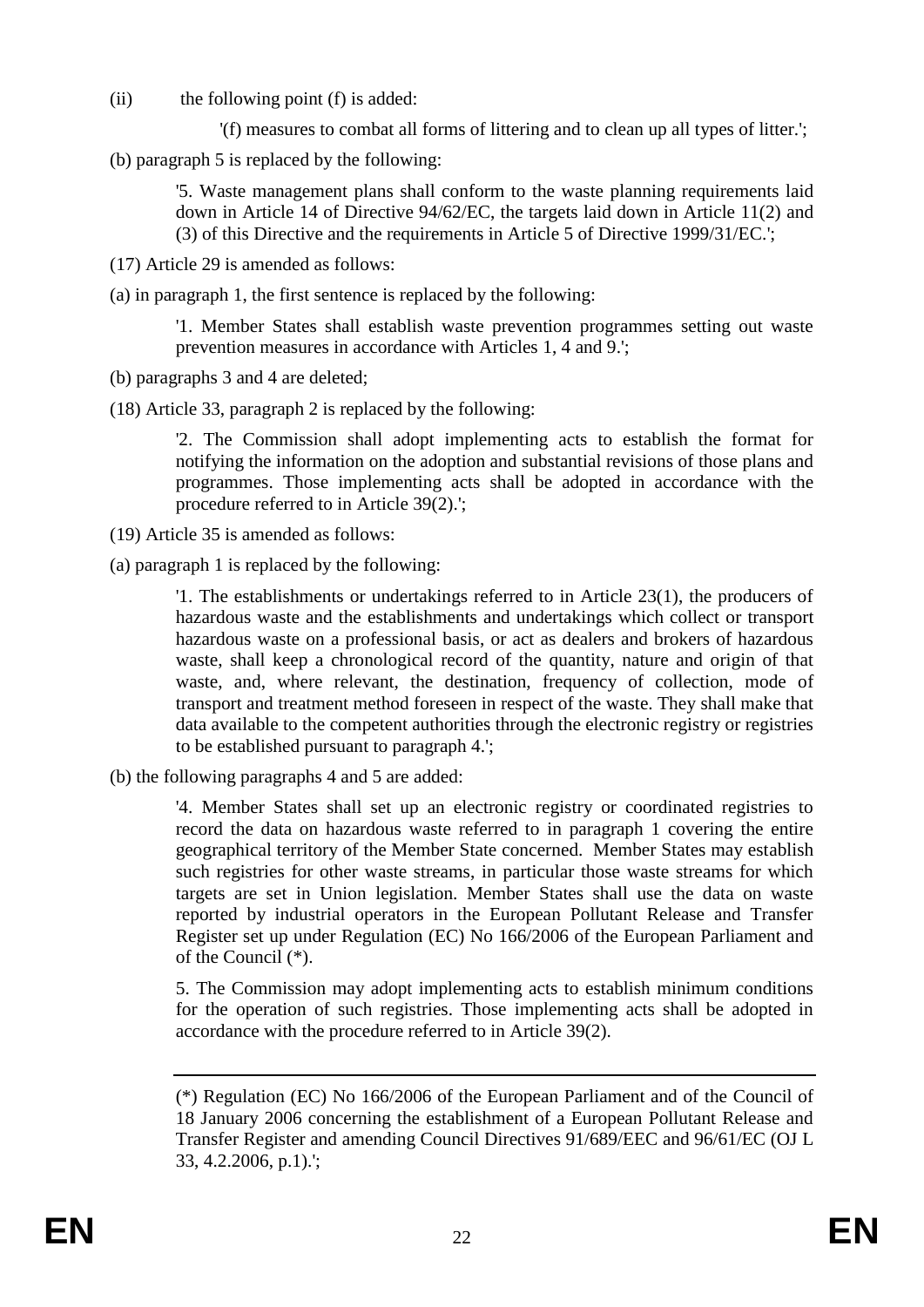(20) In Article 36, paragraph 1 is replaced by the following:

'1. Member States shall take the necessary measures to prohibit the abandonment, dumping or uncontrolled management of waste, including littering.';

(21) Article 37 is replaced by the following:

'*Article 37*

### **Reporting**

1. Member States shall report the data concerning the implementation of Article  $11(2)(a)$  to (d) and Article 11(3) for each calendar year to the Commission. They shall report this data electronically within 18 months of the end of the reporting year for which the data are collected. The data shall be reported in the format established by the Commission in accordance with paragraph 6. The first reporting shall cover the data for the period from 1 January 2020 to 31 December 2020.

2. Member States shall report the data concerning the implementation of Article 9(4) to the Commission every second year. They shall report this data electronically within 18 months of the end of the reporting period for which the data are collected. The data shall be reported in the format established by the Commission in accordance with paragraph 6. The first reporting shall cover the period from 1 January 2020 to 31 December 2021.

3. For the purpose of verifying compliance with Article 11(2)(b), the amount of waste used for backfilling operations shall be reported separately from the amount of waste prepared for re-use or recycled. The reprocessing of waste into materials that are to be used for backfilling operations shall be reported as backfilling.

4. The data reported by the Member State in accordance with this Article shall be accompanied by a quality check report and a report on the measures taken pursuant to Article 11a(4).

5. The Commission shall review the data reported in accordance with this Article and publish a report on the results of its review. The report shall assess the organisation of the data collection, the sources of data and the methodology used in Member States as well as the completeness, reliability, timeliness and consistency of that data. The assessment may include specific recommendations for improvement. The report shall be drawn up every three years.

6. The Commission shall adopt implementing acts laying down the format for reporting data in accordance with paragraphs 1 and 2 and for the reporting on backfilling operations. Those implementing acts shall be adopted in accordance with the procedure referred to in Article 39(2).';

(22) Article 38 is replaced by the following:

'1. The Commission may develop guidelines for the interpretation of the definitions of recovery and disposal.

The Commission shall be empowered to adopt delegated acts in accordance with Article 38a to specify the application of the formula for incineration facilities referred to in point R1 of Annex II. Local climatic conditions may be taken into account, such as the severity of the cold and the need for heating insofar as they influence the amounts of energy that can technically be used or produced in the form of electricity, heating, cooling or processing steam. Local conditions of the outermost regions as recognised in the third subparagraph of Article 349 of the Treaty on the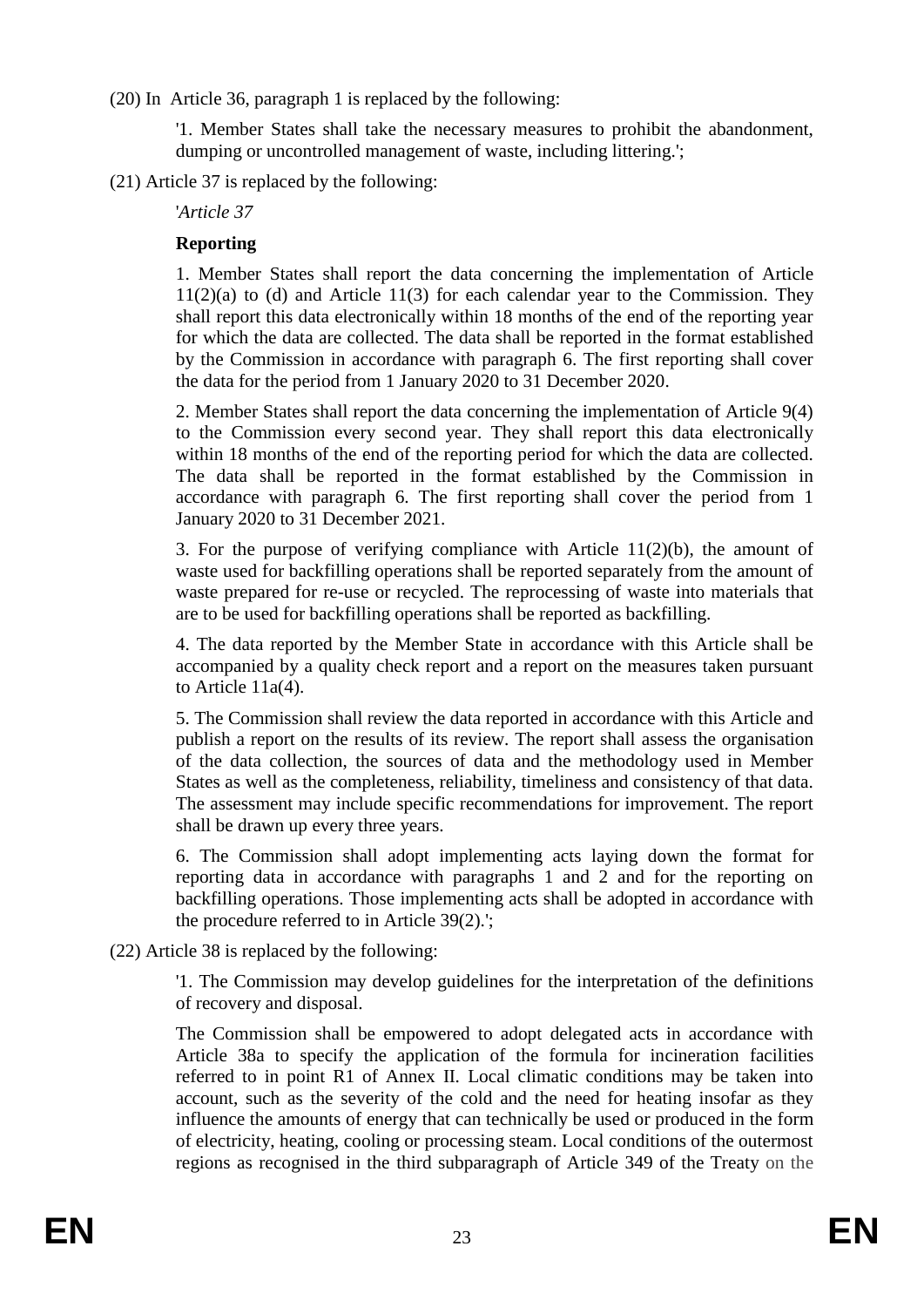Functioning of the European Union and of the territories mentioned in Article 25 of the 1985 Act of Accession may also be taken into account.

2. The Commission shall be empowered to adopt delegated acts in accordance with Article 38a to amend Annexes I to V in the light of scientific and technical progress.

3. The Commission shall be empowered to adopt delegated acts in accordance with Article 38a necessary to amend Annexes VI.';

(23) the following Article 38a is inserted:

'*Article 38a*

### **Exercise of the delegation**

1. The power to adopt delegated acts is conferred on the Commission subject to the conditions laid down in this Article.

2. The power to adopt the delegated acts referred to in Articles 5(2), 6(2), 7(1), 11a(2), 11a(6), 26, 27(1), 27(4), 38(1), 38(2) and 38(3) shall be conferred on the Commission for an indeterminate period of time from [*enter date of entry into force of this Directive*].

3. The delegation of power referred to in Articles 5(2), 6(2), 7(1), 11a(2), 11a(6), 26,  $27(1)$ ,  $27(4)$ ,  $38(1)$ ,  $38(2)$  and  $38(3)$  may be revoked at any time by the European Parliament or by the Council. A decision to revoke shall put an end to the delegation of the power specified in that decision. It shall take effect the day following the publication of the decision in the *Official Journal of the European Union* or at a later date specified therein. It shall not affect the validity of any delegated acts already in force.

4. As soon as it adopts a delegated act, the Commission shall notify it simultaneously to the European Parliament and to the Council.

5. A delegated act adopted pursuant to Articles 5(2), 6(2), 7(1), 11a(2), 11a(6), 26,  $27(1)$ ,  $27(4)$ ,  $38(1)$ ,  $38(2)$  and  $38(3)$  shall enter into force only if no objection has been expressed either by the European Parliament or the Council within a period of two months of notification of that act to the European Parliament and the Council or if, before the expiry of that period, the European Parliament and the Council have both informed the Commission that they will not object. That period shall be extended by two months at the initiative of the European Parliament or of the Council.';

(24) Article 39 is replaced by the following:

'*Article 39*

## **Committee procedure**

1. The Commission shall be assisted by a committee. That committee shall be a committee within the meaning of Regulation (EU) No 182/2011 of the European Parliament and the Council (\*).

2. Where reference is made to this paragraph, Article 5 of Regulation (EU) No 182/2011 shall apply.

<sup>(\*)</sup> Regulation (EU) No 182/2011 of the European Parliament and of the Council of 16 February 2011 laying down the rules and general principles concerning